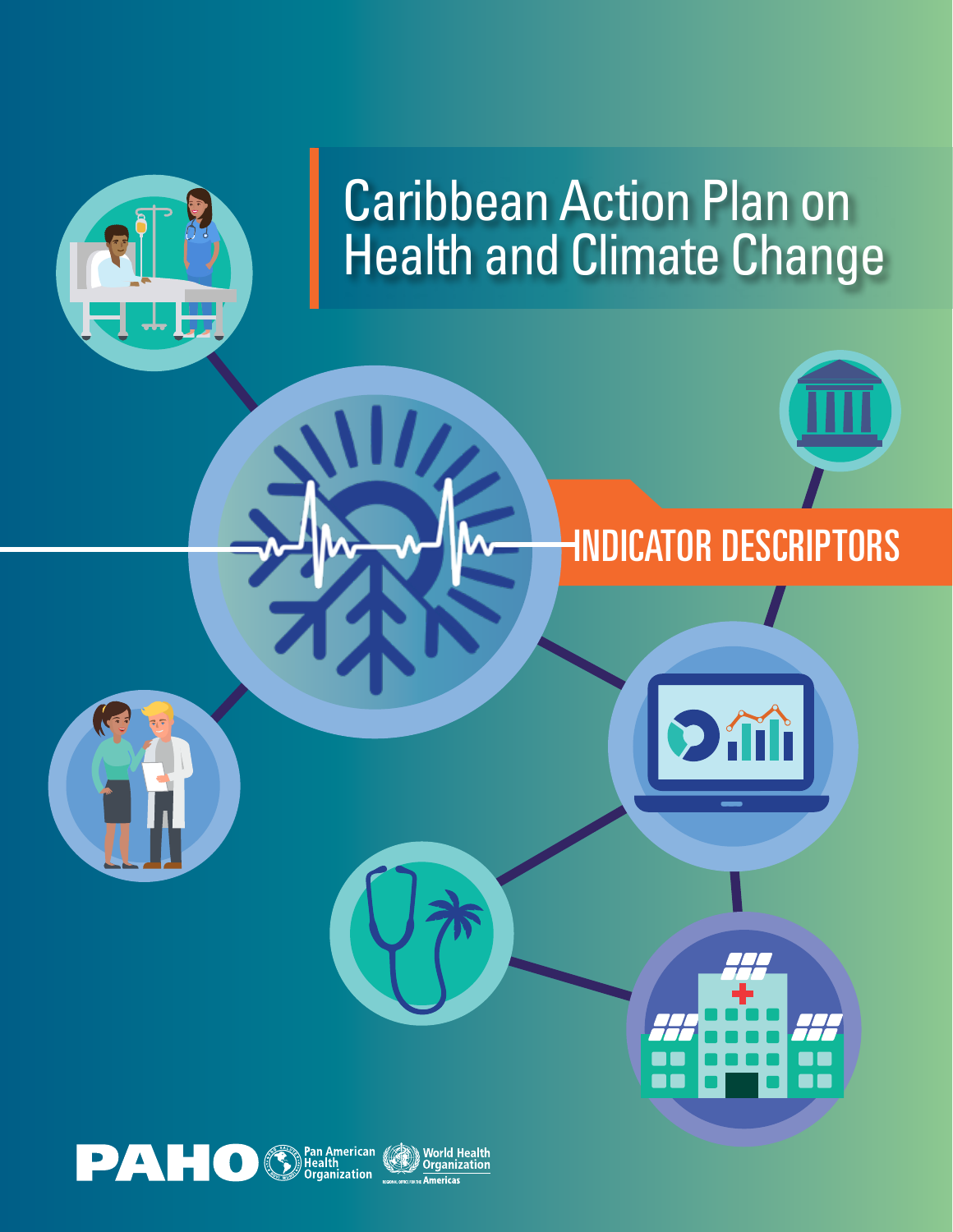# Caribbean Action Plan on Health and Climate Change

Indicator Descriptors

Washington, D.C., 2019

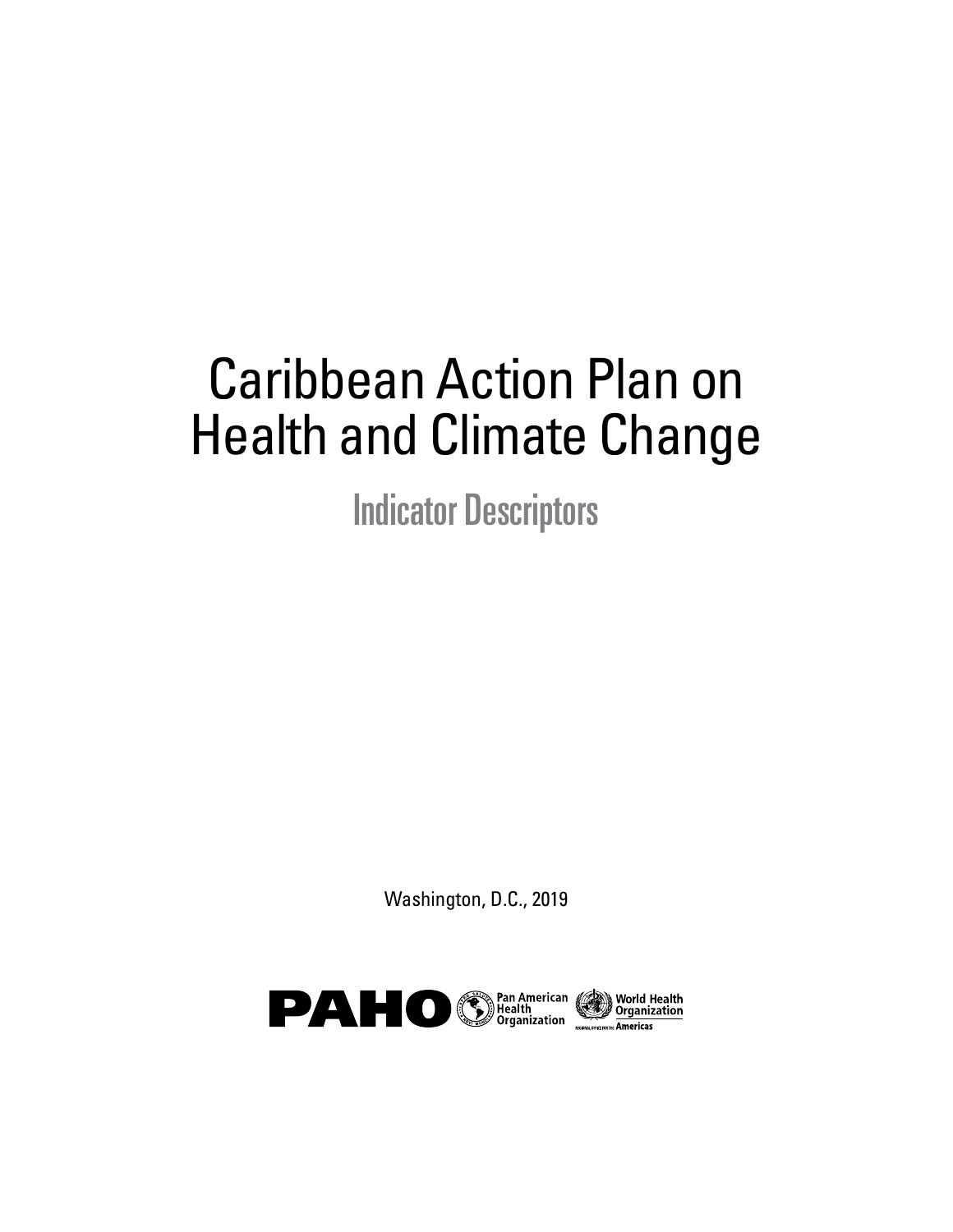Caribbean Action Plan on Health and Climate Change: Indicator Descriptors PAHO/CDE/19-16

#### **© Pan American Health Organization 2019**

All rights reserved. Publications of the Pan American Health Organization (PAHO) are available on the PAHO website (www.paho.org). Requests for permission to reproduce or translate PAHO Publications should be addressed to the Publications Program through the PAHO website (www.paho.org/permissions).

**Suggested citation**. Pan American Health Organization. Caribbean Action Plan on Health and Climate Change: Indicator Descriptors. Washington, D.C.: PAHO; 2019.

**Cataloguing-in-Publication (CIP) data.** CIP data are available at [http://iris.paho.org.](http://iris.paho.org) 

Publications of the Pan American Health Organization enjoy copyright protection in accordance with the provisions of Protocol 2 of the Universal Copyright Convention.

The designations employed and the presentation of the material in this publication do not imply the expression of any opinion whatsoever on the part of PAHO concerning the status of any country, territory, city or area or of its authorities, or concerning the delimitation of its frontiers or boundaries. Dotted lines on maps represent approximate border lines for which there may not yet be full agreement.

The mention of specific companies or of certain manufacturers' products does not imply that they are endorsed or recommended by PAHO in preference to others of a similar nature that are not mentioned. Errors and omissions excepted, the names of proprietary products are distinguished by initial capital letters.

All reasonable precautions have been taken by PAHO to verify the information contained in this publication. However, the published material is being distributed without warranty of any kind, either expressed or implied. The responsibility for the interpretation and use of the material lies with the reader. In no event shall PAHO be liable for damages arising from its use.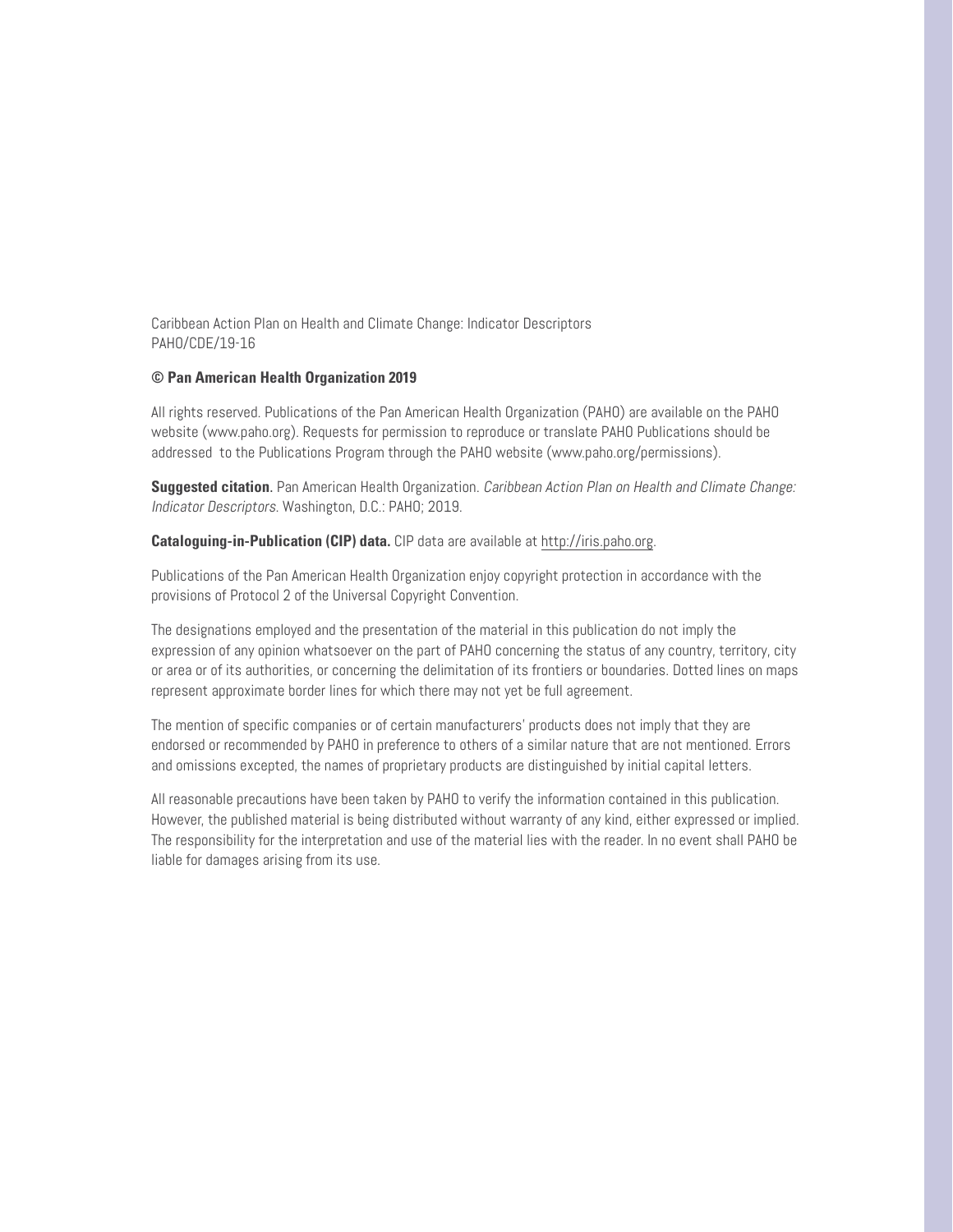#### **CONTENTS**

|       | 1.1.1 Number of countries including Ministry of Health officials in national inter-ministerial committees                                                                              |
|-------|----------------------------------------------------------------------------------------------------------------------------------------------------------------------------------------|
|       | 1.1.2 Number of countries with a national focal point for climate change and health3                                                                                                   |
|       | 1.1.3 Number of countries with an interprogrammatic and multistakeholder taskforce on health and                                                                                       |
| 1.14  | Number of countries with health issues included in national climate change reports to the UNFCCC                                                                                       |
|       | 1.1.5 Number of countries with climate change and health included in national health reports, or                                                                                       |
|       |                                                                                                                                                                                        |
|       | 1.2.1 Number of countries including education on climate change and its connection to human health in<br>national educational curricula of primary, secondary, and tertiary education7 |
|       |                                                                                                                                                                                        |
|       | I.2.3 Number of countries that developed Health chapters in National Adaptation Plans or                                                                                               |
|       |                                                                                                                                                                                        |
|       | 1.2.5 Number of countries using the Caribbean Health Climatic Bulletin to guide health operational decisions. 11                                                                       |
|       |                                                                                                                                                                                        |
|       | 1.2.7 Number of countries implementing public health campaigns on climate change and health. 13                                                                                        |
|       |                                                                                                                                                                                        |
|       | 1.3.1 Number of countries using multi-hazard early warning systems for extreme weather and climate events 14                                                                           |
|       | 1.3.2 Number of countries including climate variability and climate change information in                                                                                              |
| 1.3.3 | Number of countries including climate variability and change indicators in surveillance systems                                                                                        |
|       | 1.34 Number of countries with plans and procedures for weather and climate-related disaster                                                                                            |
|       | 1.3.5 Number of health care facilities meeting safety and green standards, according to PAHO's Hospital                                                                                |
|       | 1.3.6 Proportion of health care facilities implementing energy efficiency measures 19                                                                                                  |
|       | 1.3.7 Number of countries revising building codes to address climate change impacts to infrastructure 20                                                                               |
|       |                                                                                                                                                                                        |
| 4.1   | Number of countries with personnel responsible for the management of climate change funds and                                                                                          |
|       | I4.2 Number of countries with projects approved on climate change and health with funds from main<br>international funding mechanisms on climate change and development partners22     |
| 4.3   | Proportion of national budget allocated for climate change and health personnel, programs, and actions 23                                                                              |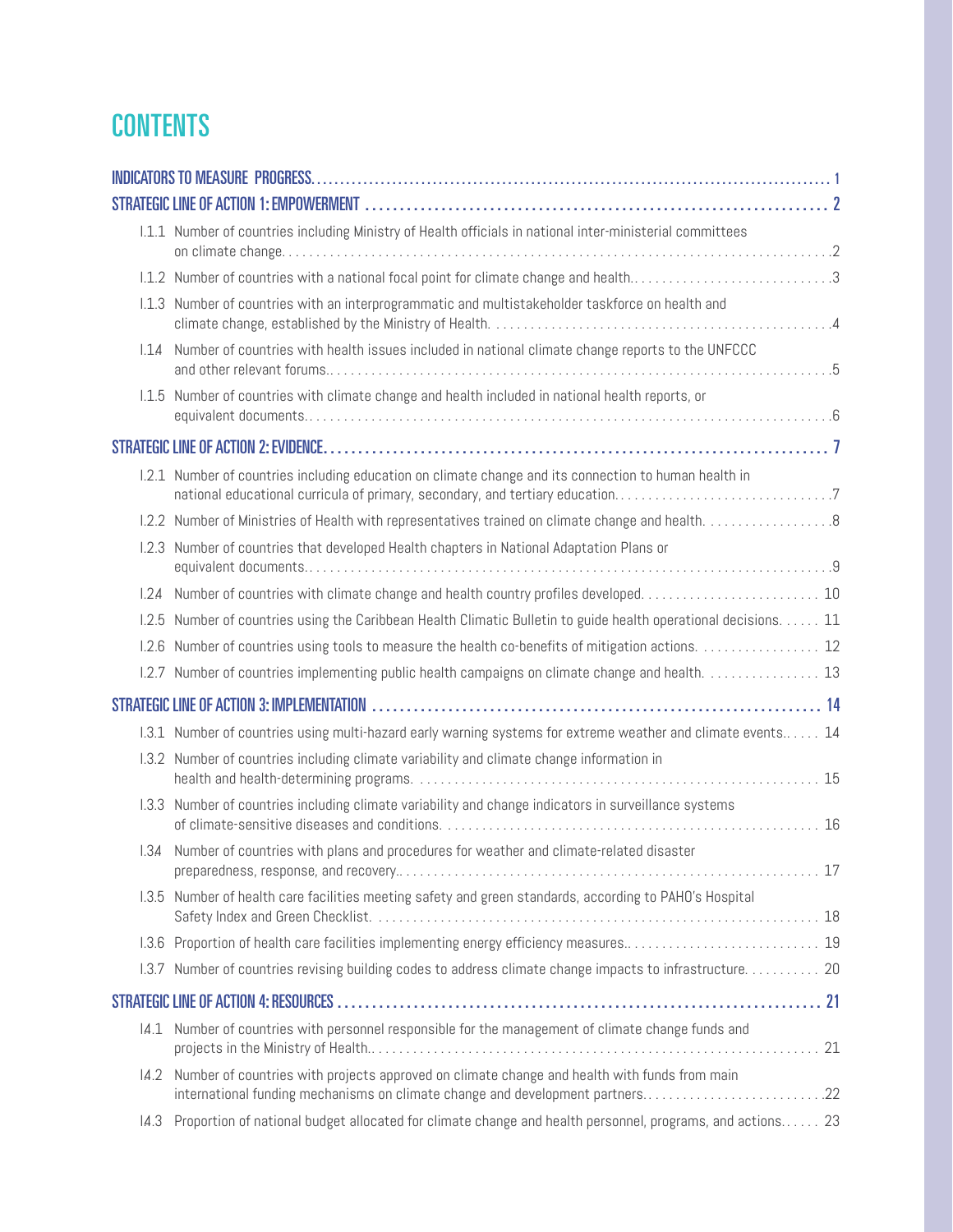### ABBREVIATIONS AND ACRONYMS

| <b>CARPHA</b>  | Caribbean Public Health Agency                              |  |
|----------------|-------------------------------------------------------------|--|
| <b>CIMH</b>    | Caribbean Institute for Meteorology and Hydrology           |  |
| <b>COP</b>     | Conference of the Parties                                   |  |
| Heat           | Health Economic Assessment Tool for Cycling and Walking     |  |
| <b>H-NAP</b>   | Health Chapters in National Adaptation Plan                 |  |
| <b>iSThAT</b>  | Integrated Sustainable Transport and Health Assessment Tool |  |
| NAMA           | Nationally Appropriate Mitigation Action                    |  |
| <b>NAP</b>     | National Adaptation Plan                                    |  |
| <b>NAPA</b>    | National Adaptation Programme of Action                     |  |
| NC             | <b>National Communications</b>                              |  |
| <b>NDC</b>     | Nationally Determined Contribution                          |  |
| <b>NIR</b>     | National Inventory Report                                   |  |
| <b>PAHO</b>    | Pan American Health Organization                            |  |
| <b>SASAP</b>   | Sectoral Adaptation Strategies and Action Plan              |  |
| UN             | <b>United Nations</b>                                       |  |
| <b>UNFCCC</b>  | United Nations Framework Convention on Climate Change       |  |
| <b>V&amp;A</b> | Vulnerability and Adaptation Assessment                     |  |
| <b>WHO</b>     | World Health Organization                                   |  |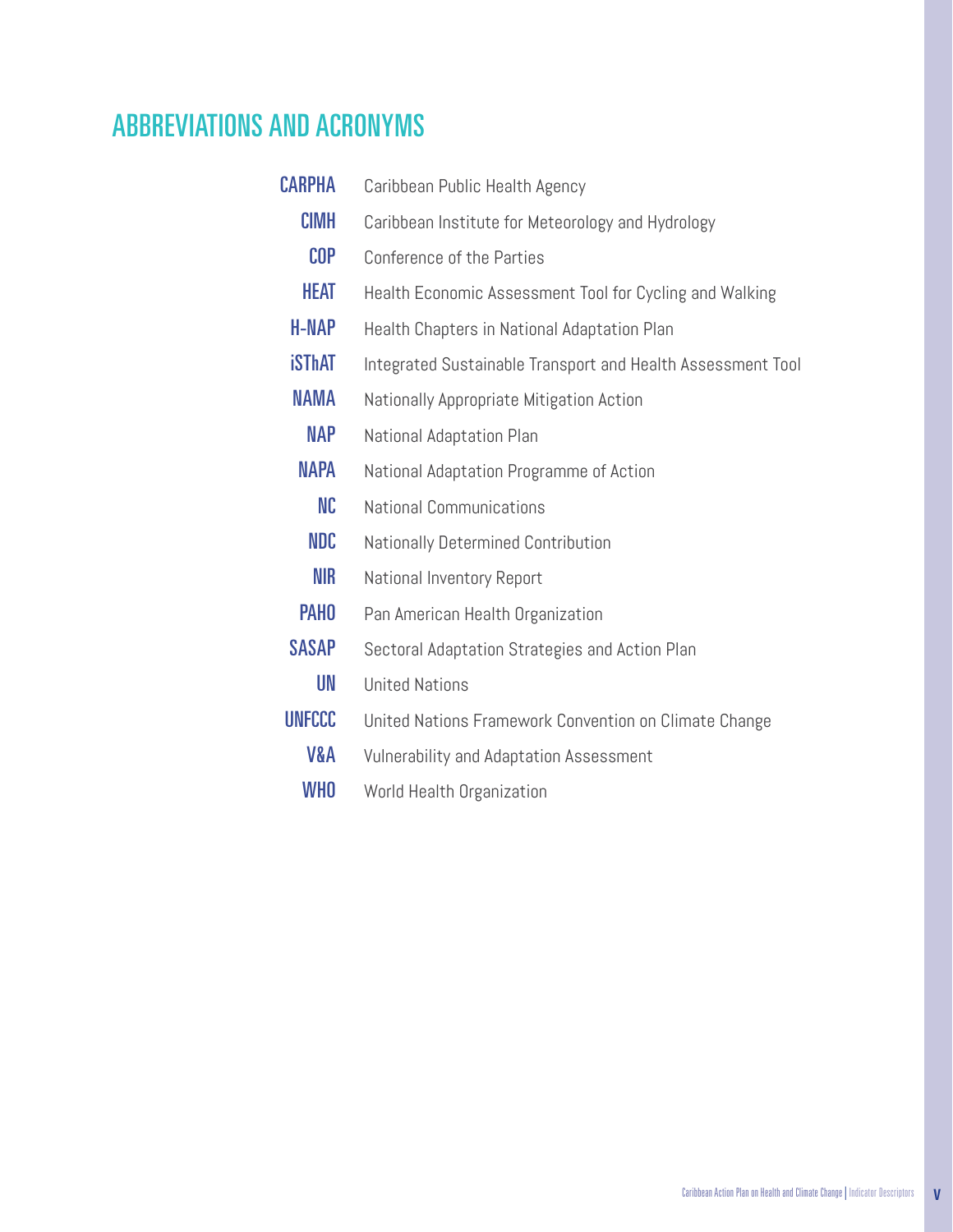### <span id="page-5-0"></span>INDICATORS TO MEASURE PROGRESS

Climate-related disasters, heatwaves, climate-sensitive diseases, and severe droughts and floods are taking lives and harming health, livelihoods, and ecosystems across the countries of the Caribbean, as in other Small Island Developing States (SIDS) around the world. In recognition of the high vulnerability of those countries, the World Health Organization launched in 2017 the Special Initiative on Climate Change and Health in Small Island Developing States, aiming to increase the resilience of these countries and territories to climate variability and climate change.

As part of this global initiative, the *Caribbean Action Plan on Health and Climate Change*<sup>1</sup> was prepared by the Pan American Health Organization (PAHO) in consultation with Caribbean Member States and territories, and agreed by their respective Ministers of Health and Environment.

The Action Plan has four main strategic lines:

- **1. Empowerment, to support health leadership in the Caribbean to engage nationally** and internationally;
- 2. Evidence, to better understand, prepare, and respond to the impacts of climate change on health;
- **3.** Implementation, to build climate-resilient health systems and health-promoting mitigation actions; and
- 4. Resources, to increase climate change and health financing.

Furthermore, these strategic lines are structured around the commitments made by countries, territories, and regional technical agencies to implement 26 national and 18 regional actions, and to report on 22 indicators.

This document, the Caribbean Action Plan on Health and Climate Change Indicator Descriptors, provides information about the methods of how each of those indicators should be measured and reported. It is organized following the four main components of the plan. Methods were discussed and agreed by Caribbean countries and territories $^2$  and may be updated as necessary.

<sup>&</sup>lt;sup>1</sup> Available at: http://iris.paho.org/xmlui/handle/123456789/38566<br><sup>2</sup> The Caribbean Action Plan was developed to be implemented by all Caribbean countries and territories. For the purposes of this publication, all these entities will be addressed as "countries".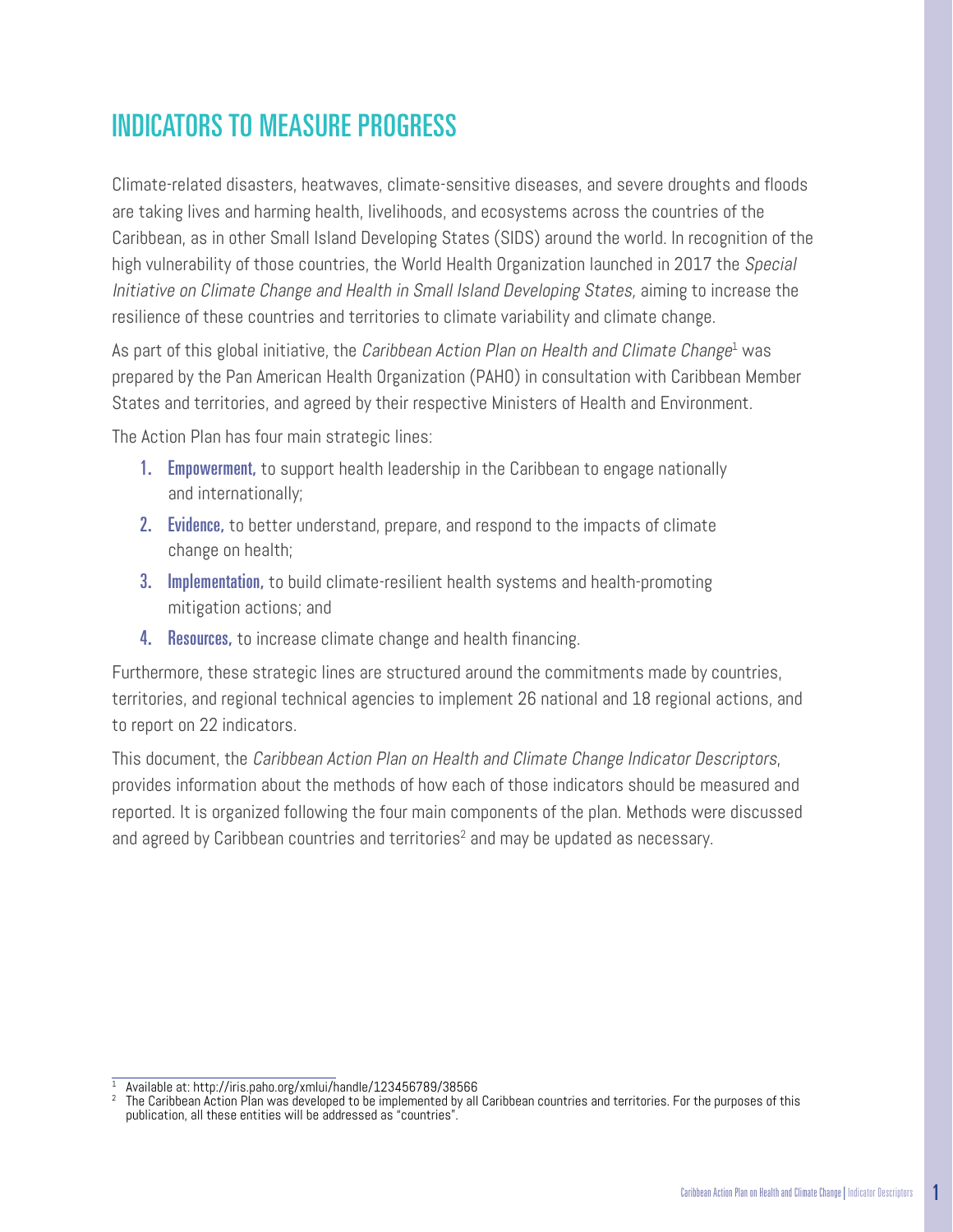# <span id="page-6-0"></span>STRATEGIC LINE OF ACTION 1: EMPOWERMENT

| <b>Indicator</b>             | 1.1.1 Number of countries including Ministry of Health officials in national<br>inter-ministerial committees on climate change                                                                                                                                                                                                                                                                                                                                                                                                                                                                                                                                                                                                                                                                                                                                                                                                                                                                                                                                                                                                                                                                                                                                                                                                                  |
|------------------------------|-------------------------------------------------------------------------------------------------------------------------------------------------------------------------------------------------------------------------------------------------------------------------------------------------------------------------------------------------------------------------------------------------------------------------------------------------------------------------------------------------------------------------------------------------------------------------------------------------------------------------------------------------------------------------------------------------------------------------------------------------------------------------------------------------------------------------------------------------------------------------------------------------------------------------------------------------------------------------------------------------------------------------------------------------------------------------------------------------------------------------------------------------------------------------------------------------------------------------------------------------------------------------------------------------------------------------------------------------|
| <b>Definition</b>            | Number of countries with a representative of the Ministry of Health actively<br>participating in national inter-ministerial committees on climate change<br>(or equivalent structure)<br>Baseline 2017: 11 countries                                                                                                                                                                                                                                                                                                                                                                                                                                                                                                                                                                                                                                                                                                                                                                                                                                                                                                                                                                                                                                                                                                                            |
| <b>Purpose</b>               | To ensure the participation of the health sector in national inter-ministerial committees<br>on climate change.                                                                                                                                                                                                                                                                                                                                                                                                                                                                                                                                                                                                                                                                                                                                                                                                                                                                                                                                                                                                                                                                                                                                                                                                                                 |
| <b>Technical note</b>        | National inter-ministerial committees on climate change support an enabling<br>environment for multisectoral technical and political dialogues that aim to establish<br>public policy priorities for climate change mitigation and adaptation, and to<br>continuously assess their implementation.<br>Effective participation of the health sector in such committees enhances the<br>coordination of policies with other sectors, facilitates the implementation of actions<br>that benefit health, and ensures the preparedness of the health sector for the impacts<br>of climate change.<br>Stakeholders are encouraged to designate senior officials (e.g. Minister of Health,<br>Permanent Secretary, Chief Medical Officer) to represent the Ministry of Health in<br>inter-ministerial committees; however, the designation of representatives is at the sole<br>discretion of the Ministry of Health.<br>The submission of a copy of the memorandum establishing a national inter-ministerial<br>committee on climate change (or equivalent structure) is required to report on this<br>indicator. The memorandum should include:<br>• roles and responsibilities of the inter-ministerial committee;<br>• participating sectors (including the Ministry of Health);<br>• duration of the committee; and<br>• periodicity of meetings. |
| <b>Indicator type</b>        | Absolute                                                                                                                                                                                                                                                                                                                                                                                                                                                                                                                                                                                                                                                                                                                                                                                                                                                                                                                                                                                                                                                                                                                                                                                                                                                                                                                                        |
| <b>Measurement units</b>     | Yes or No (with access to the PAHO Country Survey on Health and Climate Change)                                                                                                                                                                                                                                                                                                                                                                                                                                                                                                                                                                                                                                                                                                                                                                                                                                                                                                                                                                                                                                                                                                                                                                                                                                                                 |
| <b>Measurement frequency</b> | Annual                                                                                                                                                                                                                                                                                                                                                                                                                                                                                                                                                                                                                                                                                                                                                                                                                                                                                                                                                                                                                                                                                                                                                                                                                                                                                                                                          |
| <b>Data source</b>           | Data will be obtained from the PAHO Country Survey on Health and Climate Change                                                                                                                                                                                                                                                                                                                                                                                                                                                                                                                                                                                                                                                                                                                                                                                                                                                                                                                                                                                                                                                                                                                                                                                                                                                                 |
| <b>Recommendations</b>       | Upload the memorandum establishing the national inter-ministerial committee on<br>climate change to the PAHO Country Survey on Health and Climate Change                                                                                                                                                                                                                                                                                                                                                                                                                                                                                                                                                                                                                                                                                                                                                                                                                                                                                                                                                                                                                                                                                                                                                                                        |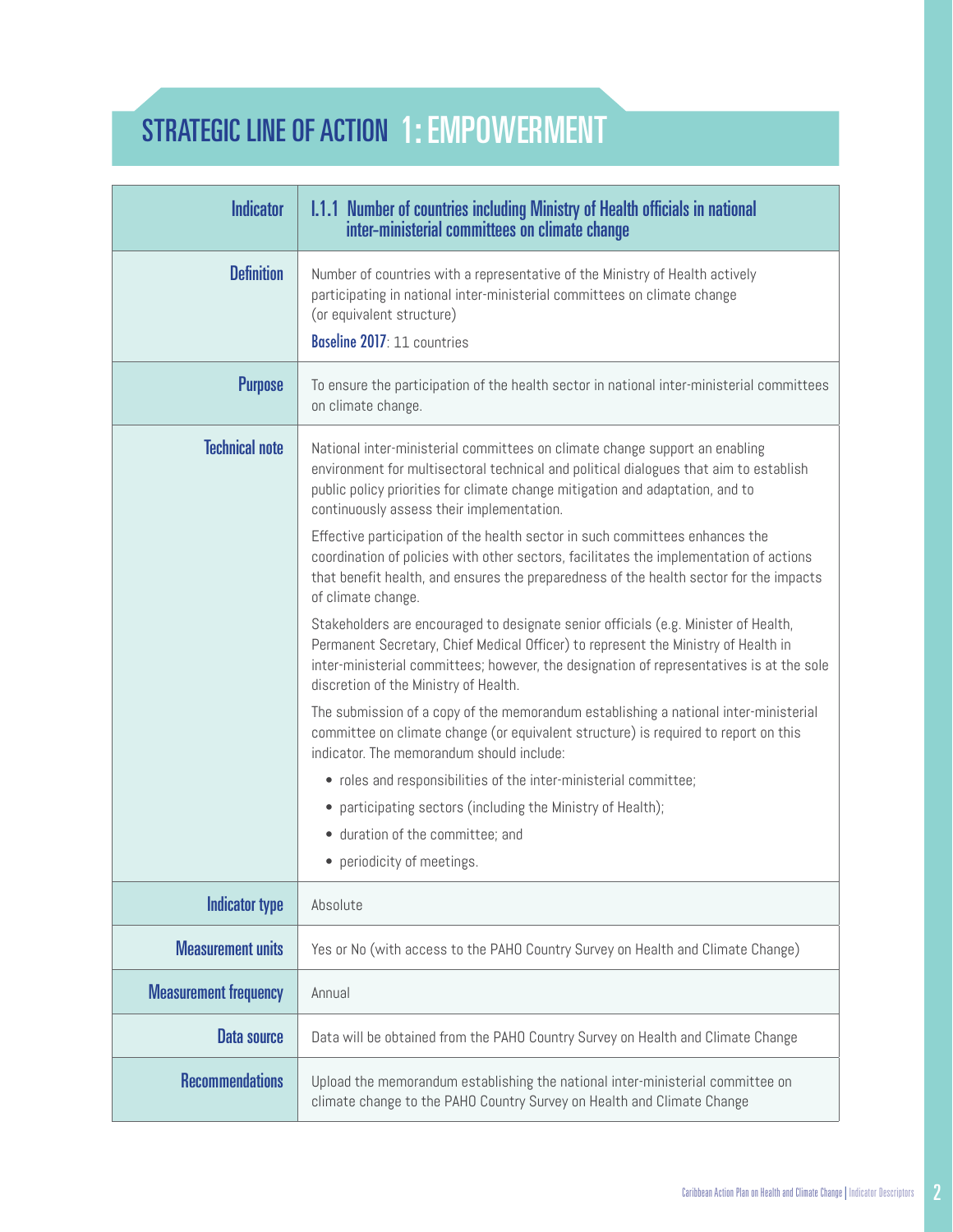<span id="page-7-0"></span>

| <b>Indicator</b>             | 1.1.2 Number of countries with a national focal point for climate change and health                                                                                                                                                                                                                                                                                                                                    |
|------------------------------|------------------------------------------------------------------------------------------------------------------------------------------------------------------------------------------------------------------------------------------------------------------------------------------------------------------------------------------------------------------------------------------------------------------------|
| <b>Definition</b>            | Number of countries with a designated focal point in the Ministry of Health, responsible<br>for climate change and health-related topics at the technical level<br>Baseline 2017: 11 countries                                                                                                                                                                                                                         |
| <b>Purpose</b>               | To identify a national focal point for climate change and health and measure progress<br>towards improved institutional structure in Ministries of Health to address climate<br>change and health.                                                                                                                                                                                                                     |
| <b>Technical note</b>        | A designated focal point in the Ministry of Health enhances the coordination of work<br>across departments and units within the Ministry of Health, and can receive, collect and<br>disseminate relevant information, including among other sectors and stakeholders.<br>To report on this indicator, a memorandum from the Ministry of Health with the focal<br>point's name, title and appointment term is required. |
| <b>Indicator type</b>        | Absolute                                                                                                                                                                                                                                                                                                                                                                                                               |
| <b>Measurement units</b>     | Yes or No (with access to the PAHO Country Survey on Health and Climate Change)                                                                                                                                                                                                                                                                                                                                        |
| <b>Measurement frequency</b> | Annual                                                                                                                                                                                                                                                                                                                                                                                                                 |
| Data source                  | Data will be obtained from the PAHO Country Survey on Health and Climate Change                                                                                                                                                                                                                                                                                                                                        |
| <b>Recommendations</b>       | Upload the memorandum appointing the focal point to the PAHO Country Survey on<br>Health and Climate Change                                                                                                                                                                                                                                                                                                            |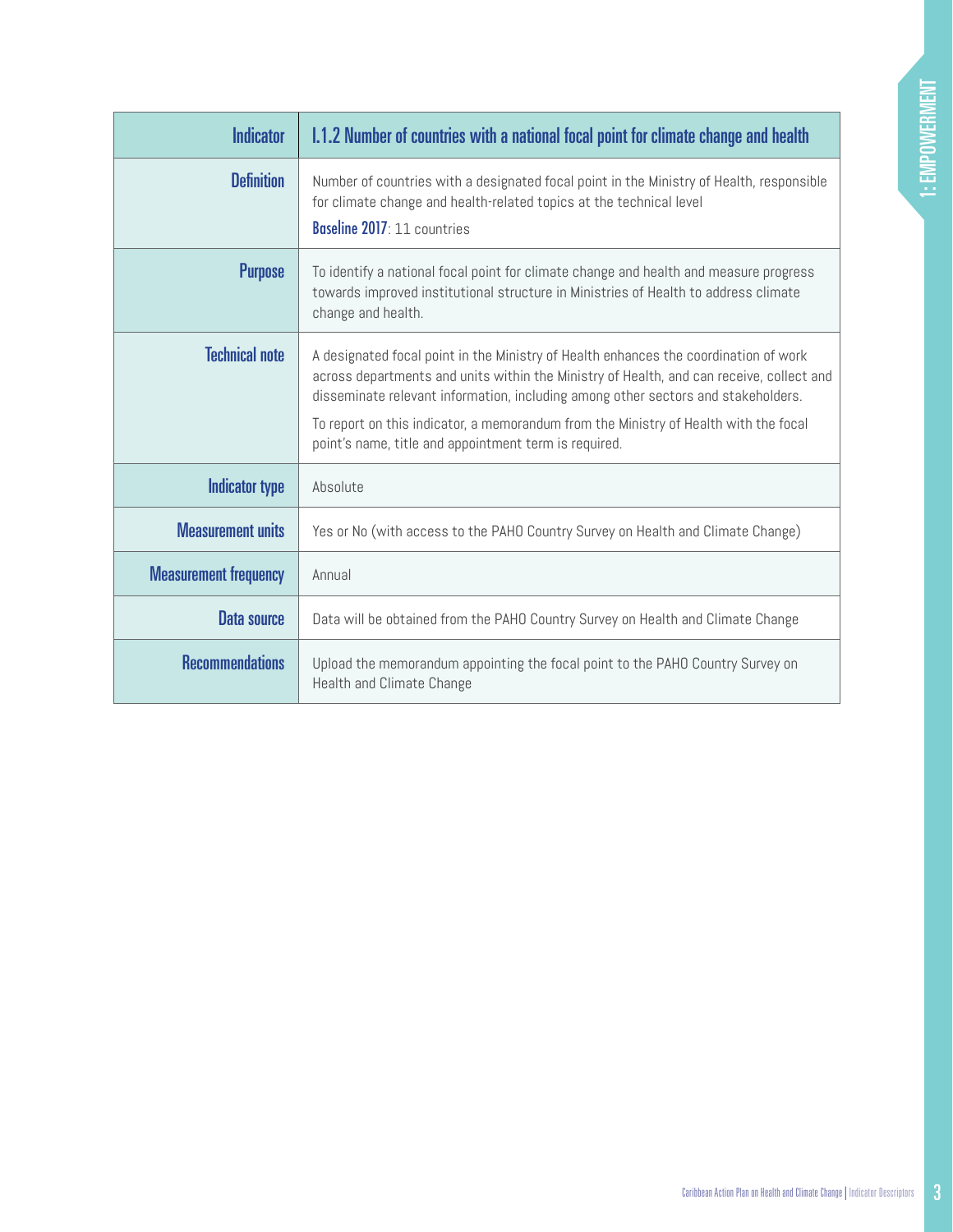<span id="page-8-0"></span>

| <b>Indicator</b>             | 1.1.3 Number of countries with an interprogrammatic and multistakeholder taskforce<br>on health and climate change, established by the Ministry of Health                                                                                                                                                                                                                                                                                                                                                                                                    |
|------------------------------|--------------------------------------------------------------------------------------------------------------------------------------------------------------------------------------------------------------------------------------------------------------------------------------------------------------------------------------------------------------------------------------------------------------------------------------------------------------------------------------------------------------------------------------------------------------|
| <b>Definition</b>            | Number of countries where an interprogrammatic, interdisciplinary, and<br>multistakeholder task force on climate change and health has been established by the<br>Ministry of Health<br>Baseline 2018: N/A                                                                                                                                                                                                                                                                                                                                                   |
| <b>Purpose</b>               | To measure progress towards improved institutional structure in Ministries of Health to<br>address climate change and health and enhanced national partnerships and cooperation<br>with different sectors.                                                                                                                                                                                                                                                                                                                                                   |
| <b>Technical note</b>        | Task force is defined as an interprogrammatic, interdisciplinary, and multistakeholder<br>technical working group convened by the Ministry of Health, aiming (but not restricted) to:<br>prepare plans and actions for the health sector;<br>٠<br>provide periodic recommendations to the Ministry of Health; and                                                                                                                                                                                                                                            |
|                              | provide overview and guidance to the implementation of activities on climate<br>change and health.                                                                                                                                                                                                                                                                                                                                                                                                                                                           |
|                              | The task force should be composed of the following members: key technical experts<br>from relevant departments/units/programs from the Ministry of Health (e.g. vectoral<br>diseases, noncommunicable diseases, climate change, air pollution, water and<br>sanitation, health promotion, etc.); experts from health-determining sectors (e.g.<br>energy, transportation, housing, agriculture, etc.); and other relevant stakeholders (e.g.<br>academia, private sector, civil society, professional associations, nongovernmental<br>organizations, etc.). |
|                              | A copy of the memorandum establishing the task force is required to report on this<br>indicator. The memorandum should include:                                                                                                                                                                                                                                                                                                                                                                                                                              |
|                              | roles and responsibilities of the inter-ministerial committee;<br>٠                                                                                                                                                                                                                                                                                                                                                                                                                                                                                          |
|                              | participating sectors (including the Ministry of Health);                                                                                                                                                                                                                                                                                                                                                                                                                                                                                                    |
|                              | duration of the committee; and                                                                                                                                                                                                                                                                                                                                                                                                                                                                                                                               |
|                              | periodicity of meetings.                                                                                                                                                                                                                                                                                                                                                                                                                                                                                                                                     |
| <b>Indicator type</b>        | Absolute                                                                                                                                                                                                                                                                                                                                                                                                                                                                                                                                                     |
| <b>Measurement units</b>     | Yes or No (with access to the PAHO Country Survey on Health and Climate Change)                                                                                                                                                                                                                                                                                                                                                                                                                                                                              |
| <b>Measurement frequency</b> | Annual                                                                                                                                                                                                                                                                                                                                                                                                                                                                                                                                                       |
| <b>Data source</b>           | Data will be obtained from the annual PAHO Country Survey on Health and Climate Change                                                                                                                                                                                                                                                                                                                                                                                                                                                                       |
| <b>Recommendations</b>       | Upload the memorandum establishing the task force to the PAHO Country Survey on<br>Health and Climate Change                                                                                                                                                                                                                                                                                                                                                                                                                                                 |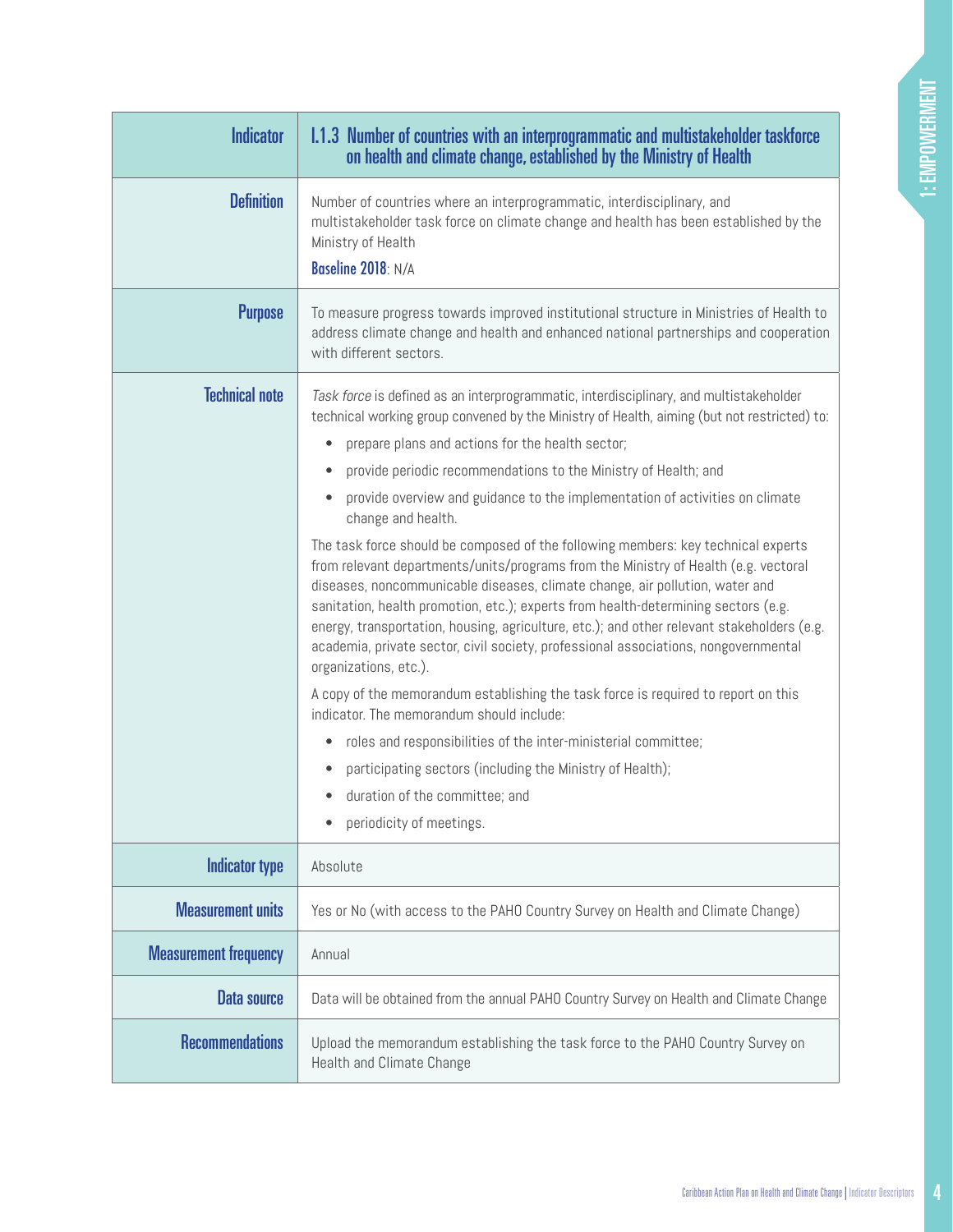<span id="page-9-0"></span>

| <b>Indicator</b>             | 1.1.4 Number of countries with health issues included in national climate change<br>reports to the UNFCCC and other relevant forums                                                                                                                                                                                                       |
|------------------------------|-------------------------------------------------------------------------------------------------------------------------------------------------------------------------------------------------------------------------------------------------------------------------------------------------------------------------------------------|
| <b>Definition</b>            | Number of countries including health considerations in official national climate change<br>reports to the United Nations Framework Convention on Climate Change (UNFCCC) or<br>other relevant forums<br>Baseline 2017: 8 countries                                                                                                        |
| <b>Purpose</b>               | To measure progress towards the inclusion of health considerations in official climate<br>change documents submitted to international forums, and the integration of health in<br>national policies and strategic development plans on climate change.                                                                                    |
| <b>Technical note</b>        | To report on this indicator, official national documents submitted to the UNFCCC<br>are encouraged. In addition, other relevant national reports that include health<br>considerations submitted to other climate change forums will be accepted.                                                                                         |
|                              | National climate change reports to the UNFCCC include National Communications<br>(NCs), National Inventory Report (NIRs), Nationally Determined Contributions (NDCs),<br>Nationally Appropriate Mitigation Actions (NAMAs), and National Adaptation Plans<br>$(NAPs)$ .                                                                   |
|                              | Do not use health chapters in National Adaptation Plans or Vulnerability and Adaptation<br>Assessments for reporting under this indicator. Refer to indicator I.2.3: Number of<br>countries that developed Health chapters in National Adaptation Plans (or equivalent<br>documents), based on health system's vulnerability assessments. |
| <b>Indicator type</b>        | Absolute                                                                                                                                                                                                                                                                                                                                  |
| <b>Measurement units</b>     | Yes or No (with access to the PAHO Country Survey on Health and Climate Change)                                                                                                                                                                                                                                                           |
| <b>Measurement frequency</b> | Annual                                                                                                                                                                                                                                                                                                                                    |
| Data source                  | Data will be obtained from the annual PAHO Country Survey on Health and Climate Change<br>and the UNFCCC webpage on National Adaptation Plans:<br>www4.unfccc.int/sites/NAPC/Pages/national-adaptation-plans.aspx                                                                                                                         |
| <b>Recommendations</b>       | Share link for access or upload the most recent national climate change reports<br>submitted to the UNFCCC or other forums to the PAHO Country Survey on Health and<br>Climate Change                                                                                                                                                     |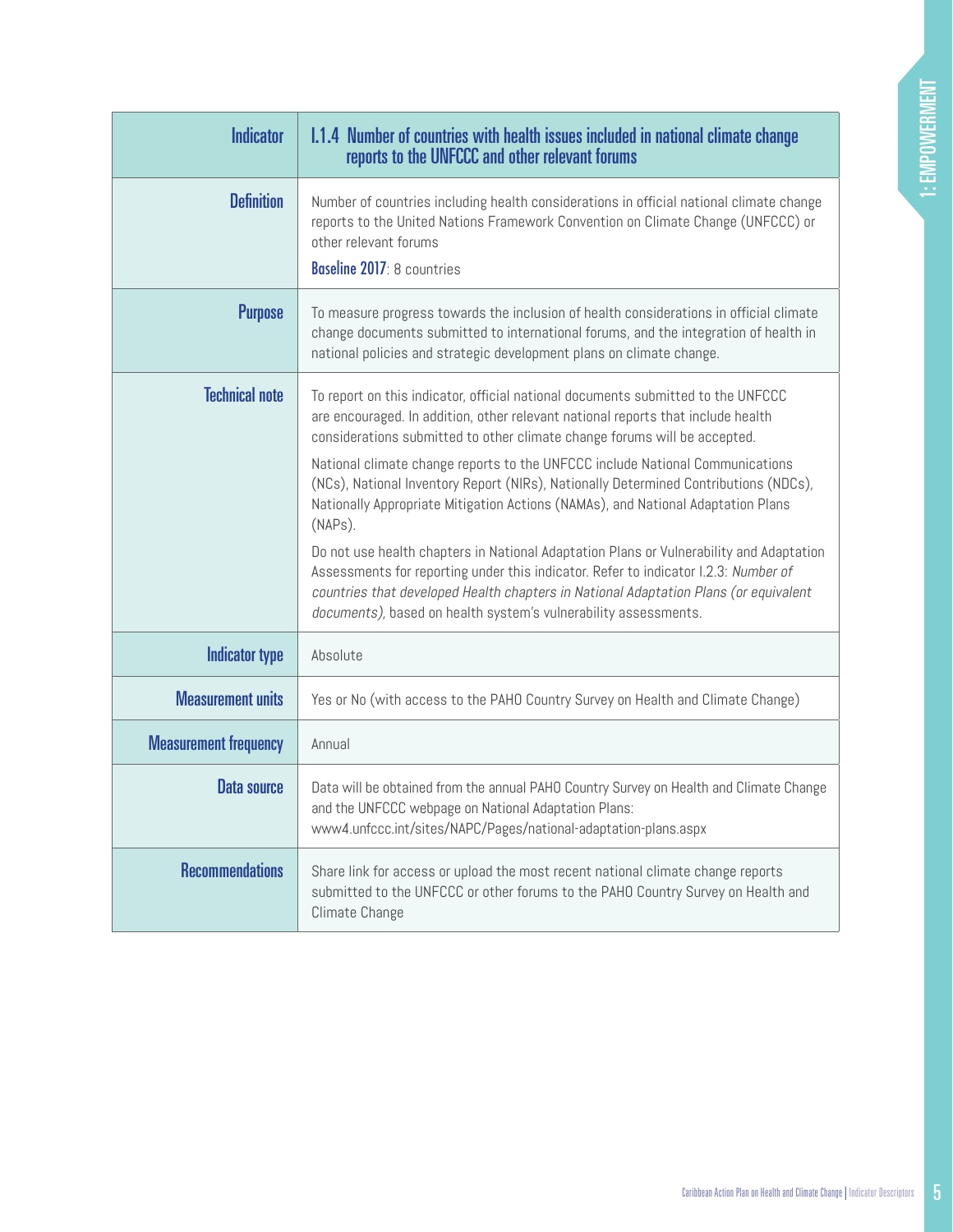<span id="page-10-0"></span>

| <b>Indicator</b>             | 1.1.5 Number of countries with climate change and health included in national<br>health reports, or equivalent documents                                                                                                                                                                                                                                                                                                                                                                                                                  |
|------------------------------|-------------------------------------------------------------------------------------------------------------------------------------------------------------------------------------------------------------------------------------------------------------------------------------------------------------------------------------------------------------------------------------------------------------------------------------------------------------------------------------------------------------------------------------------|
| <b>Definition</b>            | Number of countries that include climate change and health considerations in national<br>Chief Medical Officer reports, or equivalent documents<br>Baseline 2017: N/A                                                                                                                                                                                                                                                                                                                                                                     |
| <b>Purpose</b>               | To measure progress towards the inclusion of climate change and health issues in<br>national health reports.                                                                                                                                                                                                                                                                                                                                                                                                                              |
| <b>Technical note</b>        | The report of the Chief Medical Officer typically documents the activities of the<br>Ministry of Health in a certain period. The inclusion of climate change and health<br>considerations in these reports (or equivalent documents) are key to identify the<br>current situation, trends, and activities on climate change and health implemented<br>by the Ministry of Health.<br>Submission of the most recent national report of the Chief Medical Officer (or<br>equivalent document) is encouraged for reporting on this indicator. |
| <b>Indicator type</b>        | Absolute                                                                                                                                                                                                                                                                                                                                                                                                                                                                                                                                  |
| <b>Measurement units</b>     | Yes or No (with access to the PAHO Country Survey on Health and Climate Change)                                                                                                                                                                                                                                                                                                                                                                                                                                                           |
| <b>Measurement frequency</b> | Annual                                                                                                                                                                                                                                                                                                                                                                                                                                                                                                                                    |
| <b>Data source</b>           | Data will be obtained from the annual PAHO Country Survey on Health and<br>Climate Change                                                                                                                                                                                                                                                                                                                                                                                                                                                 |
| <b>Recommendations</b>       | Share link for access or upload the most recent national Chief Medical Officer report<br>(or equivalent document) to the PAHO Country Survey on Health and Climate Change                                                                                                                                                                                                                                                                                                                                                                 |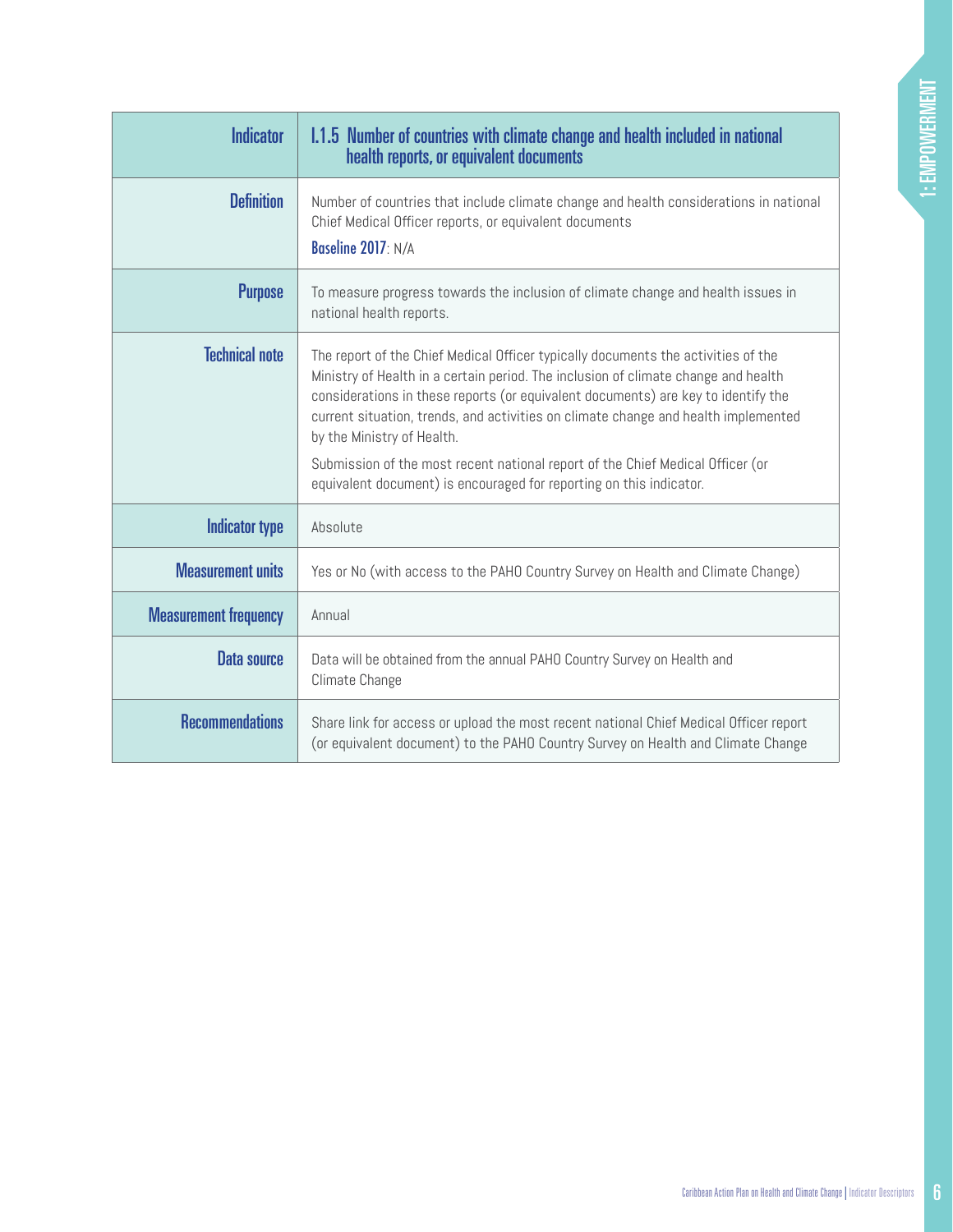# <span id="page-11-0"></span>STRATEGIC LINE OF ACTION 2: EVIDENCE

| <b>Indicator</b>             | 1.2.1 Number of countries including education on climate change and its connection<br>to human health in national educational curricula of primary, secondary, and<br>tertiary education                                                                                                                                                                                                                                                                                                                                                                                                                                                                                                                                                                                                                                                                       |
|------------------------------|----------------------------------------------------------------------------------------------------------------------------------------------------------------------------------------------------------------------------------------------------------------------------------------------------------------------------------------------------------------------------------------------------------------------------------------------------------------------------------------------------------------------------------------------------------------------------------------------------------------------------------------------------------------------------------------------------------------------------------------------------------------------------------------------------------------------------------------------------------------|
| <b>Definition</b>            | Number of countries including education on the science behind climate change and its<br>linkage to health, based on the available scientific evidence, in national educational<br>curricula of primary, secondary, and medical education<br>Baseline 2018: N/A                                                                                                                                                                                                                                                                                                                                                                                                                                                                                                                                                                                                 |
| <b>Purpose</b>               | To measure progress towards the increase of educational capacities about the links<br>between climate change and health across all educational levels.                                                                                                                                                                                                                                                                                                                                                                                                                                                                                                                                                                                                                                                                                                         |
| <b>Technical note</b>        | The importance of promoting climate change education is highlighted in Article 6 of the<br>United Nations Framework Convention on Climate Change (UNFCCC), which encourages<br>Parties to promote, develop, and implement educational training and public awareness<br>programs on climate change and its effects. Climate change and health should be<br>integrated into the existing curricula at all levels of education to increase societal<br>awareness of the health effects of climate change and about actions to be taken<br>collectively and individually.<br>To report on this indicator, all levels of education should be addressed: primary,<br>secondary, schools of public health, medicine, nursing, and other relevant university<br>programs such as engineering, agriculture, public policy, urban design, architecture,<br>and business. |
| <b>Indicator type</b>        | Absolute                                                                                                                                                                                                                                                                                                                                                                                                                                                                                                                                                                                                                                                                                                                                                                                                                                                       |
| <b>Measurement units</b>     | Yes or No (with access to the PAHO Country Survey on Health and Climate Change)                                                                                                                                                                                                                                                                                                                                                                                                                                                                                                                                                                                                                                                                                                                                                                                |
| <b>Measurement frequency</b> | Annual                                                                                                                                                                                                                                                                                                                                                                                                                                                                                                                                                                                                                                                                                                                                                                                                                                                         |
| Data source                  | Data will be obtained from the annual PAHO Country Survey on Health and<br>Climate Change                                                                                                                                                                                                                                                                                                                                                                                                                                                                                                                                                                                                                                                                                                                                                                      |
| <b>Recommendations</b>       |                                                                                                                                                                                                                                                                                                                                                                                                                                                                                                                                                                                                                                                                                                                                                                                                                                                                |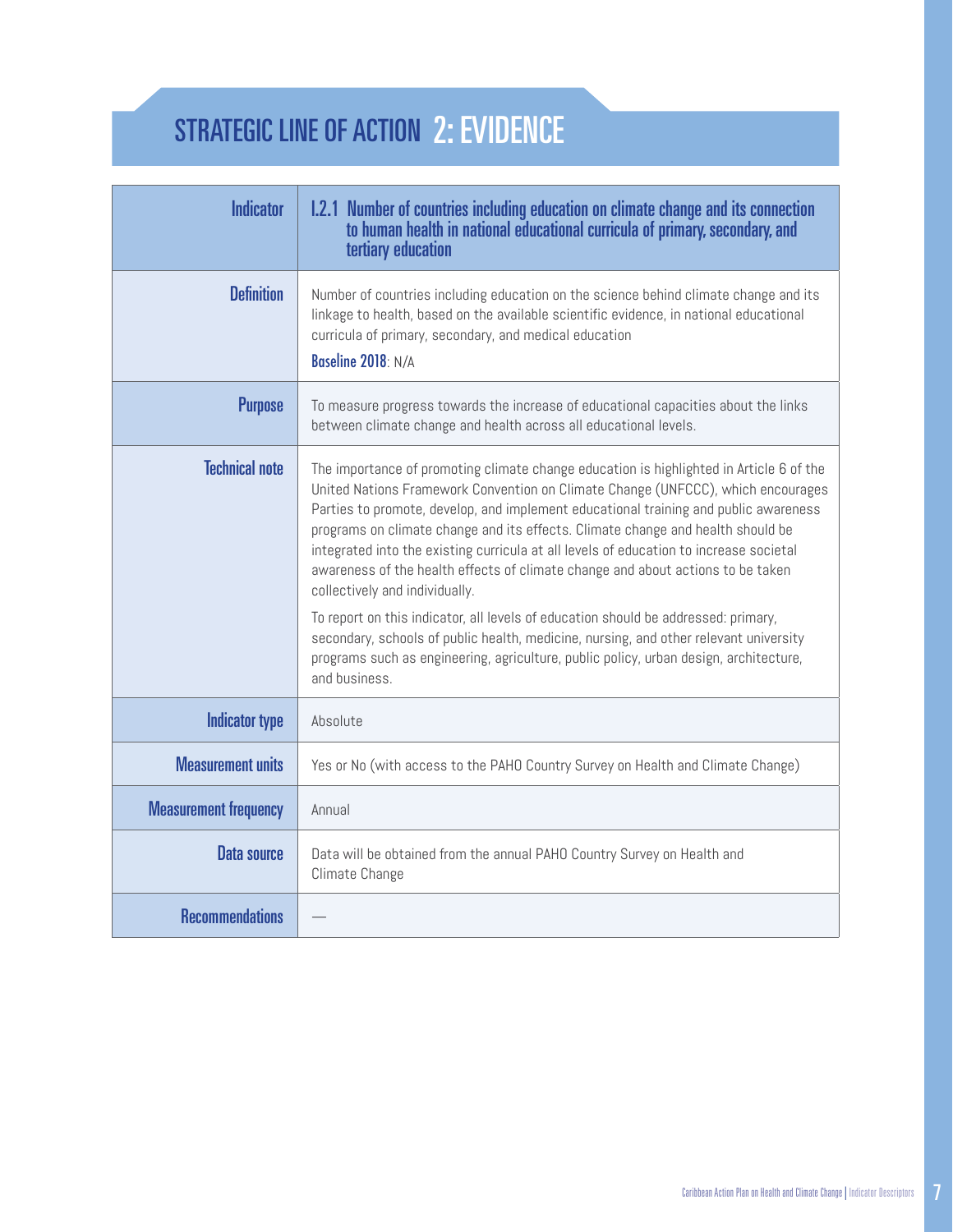<span id="page-12-0"></span>

| <b>Indicator</b>             | <b>I.2.2 Number of Ministries of Health with representatives trained on</b><br>climate change and health                                                                                                                                                                                                                                                                                                                                                           |
|------------------------------|--------------------------------------------------------------------------------------------------------------------------------------------------------------------------------------------------------------------------------------------------------------------------------------------------------------------------------------------------------------------------------------------------------------------------------------------------------------------|
| <b>Definition</b>            | Number of countries with Ministry of Health technical personnel trained on climate<br>change and its connection to health and opportunities for mitigation and adaptation<br>strategies<br>Baseline 2017: 6 countries                                                                                                                                                                                                                                              |
| <b>Purpose</b>               | To present the situation of human capacity on climate change and health in the<br>Ministries of Health and identify countries with need for technical cooperation<br>and training.                                                                                                                                                                                                                                                                                 |
| <b>Technical note</b>        | For purposes of reporting on this indicator, the Ministry of Health focal point for climate<br>change and health (refer to indicator I.1.2) should have completed the PAHO Climate<br>Change and Health virtual course to be provided by the PAHO Virtual Campus for Public<br>Health starting in 2020, or other course in which the main goal is to address the climate<br>change and health nexus. The certificate of completion will be required for reporting. |
|                              | In addition to the focal point, other key technical personnel from the Ministry of Health<br>are encouraged to complete the course, including:                                                                                                                                                                                                                                                                                                                     |
|                              | members of the interdisciplinary and multistakeholder task force on climate<br>٠<br>change and health (refer to indicator I.1.3); and                                                                                                                                                                                                                                                                                                                              |
|                              | technical personnel responsible for vector-borne and noncommunicable diseases,<br>environmental health, urban health, health promotion, epidemiology, air pollution,<br>and public health policy.                                                                                                                                                                                                                                                                  |
| <b>Indicator type</b>        | Absolute                                                                                                                                                                                                                                                                                                                                                                                                                                                           |
| <b>Measurement units</b>     | Yes or No (with access to the PAHO Country Survey on Health and Climate Change)                                                                                                                                                                                                                                                                                                                                                                                    |
| <b>Measurement frequency</b> | Annual                                                                                                                                                                                                                                                                                                                                                                                                                                                             |
| <b>Data source</b>           | Data will be obtained from the annual PAHO Country Survey on Health and Climate<br>Change and the PAHO Virtual Campus for Public Health                                                                                                                                                                                                                                                                                                                            |
| <b>Recommendations</b>       | Upload the certificate of completion of the PAHO Climate Change and Health virtual<br>course to the PAHO Country Survey on Health and Climate Change                                                                                                                                                                                                                                                                                                               |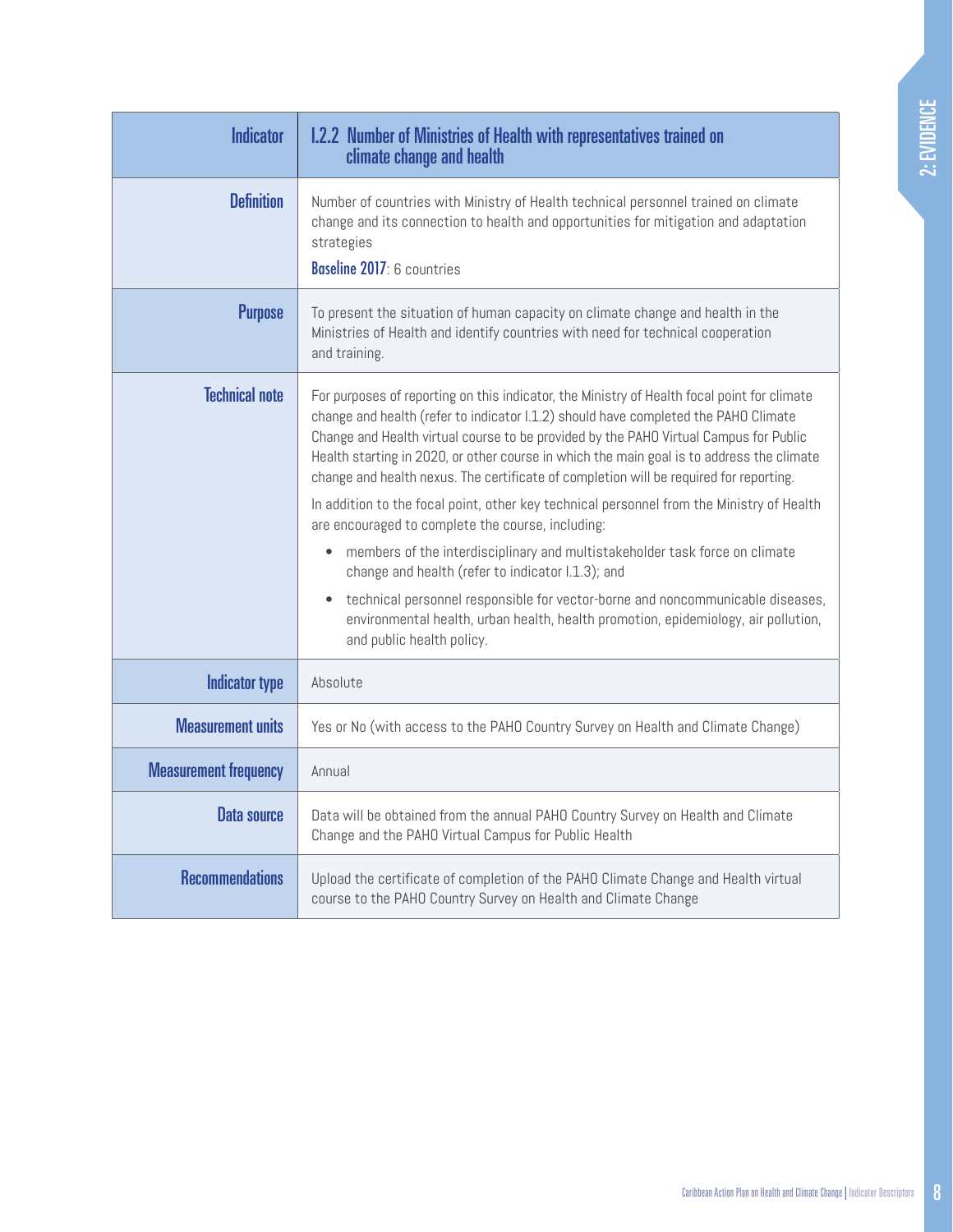<span id="page-13-0"></span>

| <b>Indicator</b>             | <b>I.2.3 Number of countries that developed Health chapters in National Adaptation</b><br><b>Plans or equivalent documents</b>                                                                                                                                                                                                                                                                                                                                                                                                                                                                                                                                                                                                                                                                                                                                          |
|------------------------------|-------------------------------------------------------------------------------------------------------------------------------------------------------------------------------------------------------------------------------------------------------------------------------------------------------------------------------------------------------------------------------------------------------------------------------------------------------------------------------------------------------------------------------------------------------------------------------------------------------------------------------------------------------------------------------------------------------------------------------------------------------------------------------------------------------------------------------------------------------------------------|
| <b>Definition</b>            | Number of countries with Health chapters in National Adaptation Plans (NAPs) or<br>equivalent documents, such as Sectoral Adaptation Strategies and Action Plans<br>(SASAPs) or Health National Adaptation Plans (H-NAPs, which include climate change<br>and health considerations) developed<br>Baseline 2017: 6 countries                                                                                                                                                                                                                                                                                                                                                                                                                                                                                                                                            |
| <b>Purpose</b>               | To measure progress towards the formulation of strategies and actions to prepare<br>health systems for climate change impacts in the Caribbean.                                                                                                                                                                                                                                                                                                                                                                                                                                                                                                                                                                                                                                                                                                                         |
| <b>Technical note</b>        | The National Adaptation Plan (NAP) is a document described in the UNFCCC Cancun<br>Adaptation Framework. NAPs should be prepared by countries ratifying the Paris<br>Agreement. Countries are encouraged to produce sectoral NAPs, such as those on<br>health (called H-NAPs), to guide sectoral actions aligned with the frameworks provided<br>by the NAP.<br>The H-NAP should include a national health vulnerability assessment (V&A) as part of<br>the diagnostics of health sector's weaknesses and the expected impacts of climate<br>variability and climate change on health, and the specific interventions to strengthen<br>health systems, with specific actions, budget, and timelines for its development.<br>The document or a letter from the Ministry of Health confirming the completion of the<br>document is necessary to report on this indicator. |
| <b>Indicator type</b>        | Absolute                                                                                                                                                                                                                                                                                                                                                                                                                                                                                                                                                                                                                                                                                                                                                                                                                                                                |
| <b>Measurement units</b>     | Yes or No (with access to the PAHO Country Survey on Health and Climate Change)                                                                                                                                                                                                                                                                                                                                                                                                                                                                                                                                                                                                                                                                                                                                                                                         |
| <b>Measurement frequency</b> | Annual                                                                                                                                                                                                                                                                                                                                                                                                                                                                                                                                                                                                                                                                                                                                                                                                                                                                  |
| <b>Data source</b>           | Data will be obtained from the annual PAHO Country Survey on Health and Climate<br>Change and the UNFCCC NAP Central:<br>www4.unfccc.int/sites/NAPC/News/Pages/national adaptation plans.aspx                                                                                                                                                                                                                                                                                                                                                                                                                                                                                                                                                                                                                                                                           |
| <b>Recommendations</b>       | Share link for access or upload the document or Ministry of Health confirmation letter<br>to the PAHO Country Survey on Health and Climate Change                                                                                                                                                                                                                                                                                                                                                                                                                                                                                                                                                                                                                                                                                                                       |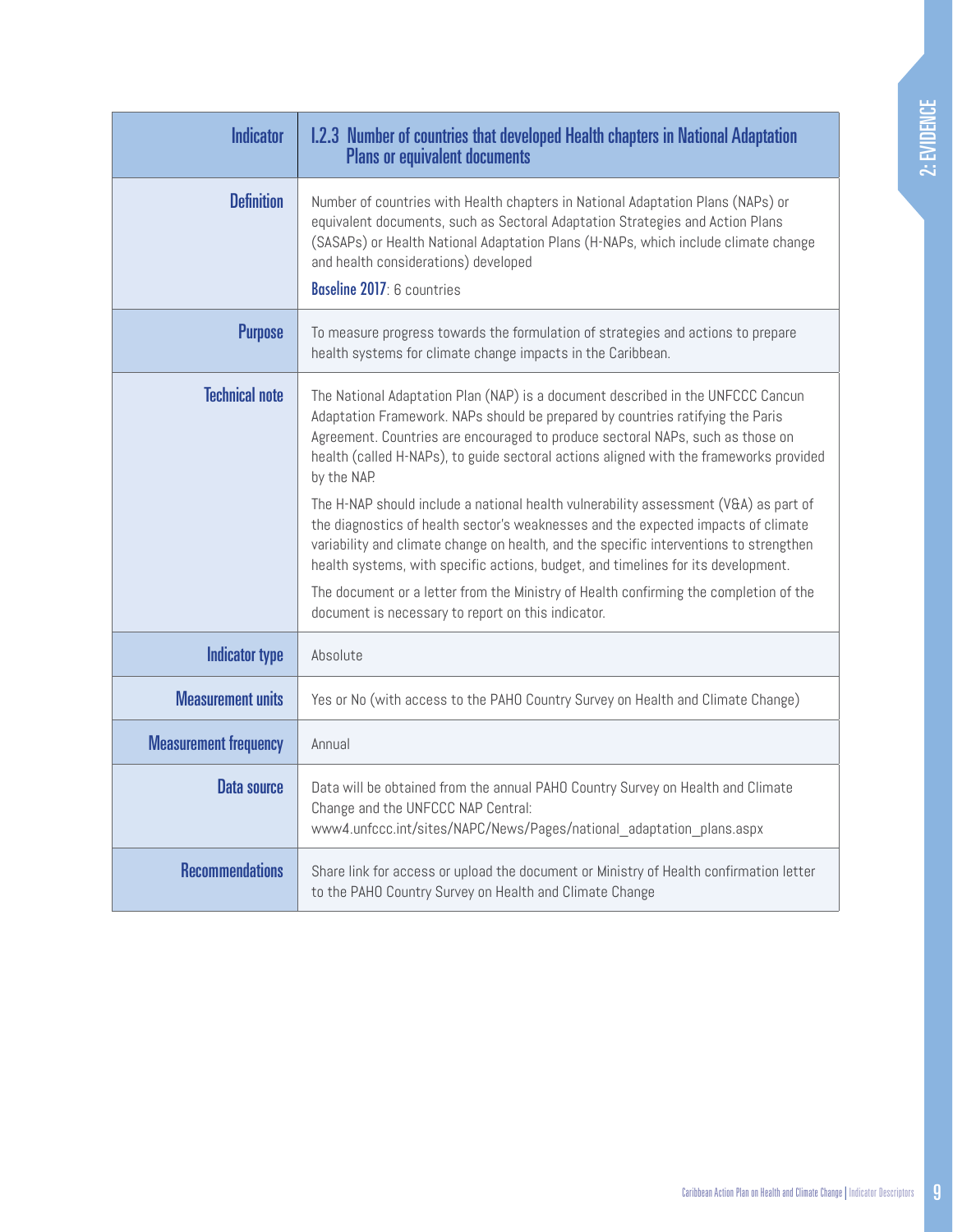<span id="page-14-0"></span>

| <b>Indicator</b>             | 1.2.4 Number of countries with climate change and health country profiles developed                                                                                                                                                                                                                                                                                     |
|------------------------------|-------------------------------------------------------------------------------------------------------------------------------------------------------------------------------------------------------------------------------------------------------------------------------------------------------------------------------------------------------------------------|
| <b>Definition</b>            | Number of countries with Climate and Health Country Profiles developed and published,<br>in which national progress on climate action in the health sector is tracked<br>Baseline 2018: 1 country                                                                                                                                                                       |
| <b>Purpose</b>               | To present and measure progress of the implementation of the climate change and<br>health agenda in the Caribbean.                                                                                                                                                                                                                                                      |
| <b>Technical note</b>        | Country profiles provide country-specific estimates of current and future climate<br>hazards and the expected burden of climate change on human health, identify<br>opportunities for health co-benefits from climate mitigation actions, and track current<br>policy responses at national level.                                                                      |
|                              | To report on this indicator, countries are encouraged to participate in the WHO UNFCCC<br>Climate and Health Country Profile Project, to develop and publish their country<br>profiles. This entails responding to the WHO Climate and Health Country Profile Survey,<br>conducted biennially, and participating in the validation process of the document.             |
|                              | Country profiles not developed through the WHO UNFCCC project are also accepted for<br>reporting on this indicator.                                                                                                                                                                                                                                                     |
| <b>Indicator type</b>        | Absolute                                                                                                                                                                                                                                                                                                                                                                |
| <b>Measurement units</b>     | Yes or No (with access to the PAHO Country Survey on Health and Climate Change)                                                                                                                                                                                                                                                                                         |
| <b>Measurement frequency</b> | Periodic                                                                                                                                                                                                                                                                                                                                                                |
| <b>Data source</b>           | Data will be obtained from the annual PAHO Country Survey on Health and Climate<br>Change and from these two sources:<br>WHO Climate and Health Country Profile Project webpage:<br>www.who.int/globalchange/resources/countries/en/<br>PAHO Climate Change and Health webpage:<br>www.paho.org/hq/index.php?option=com_topics&view=article&id=<br>438&Itemid=72247⟨=en |
| <b>Recommendations</b>       |                                                                                                                                                                                                                                                                                                                                                                         |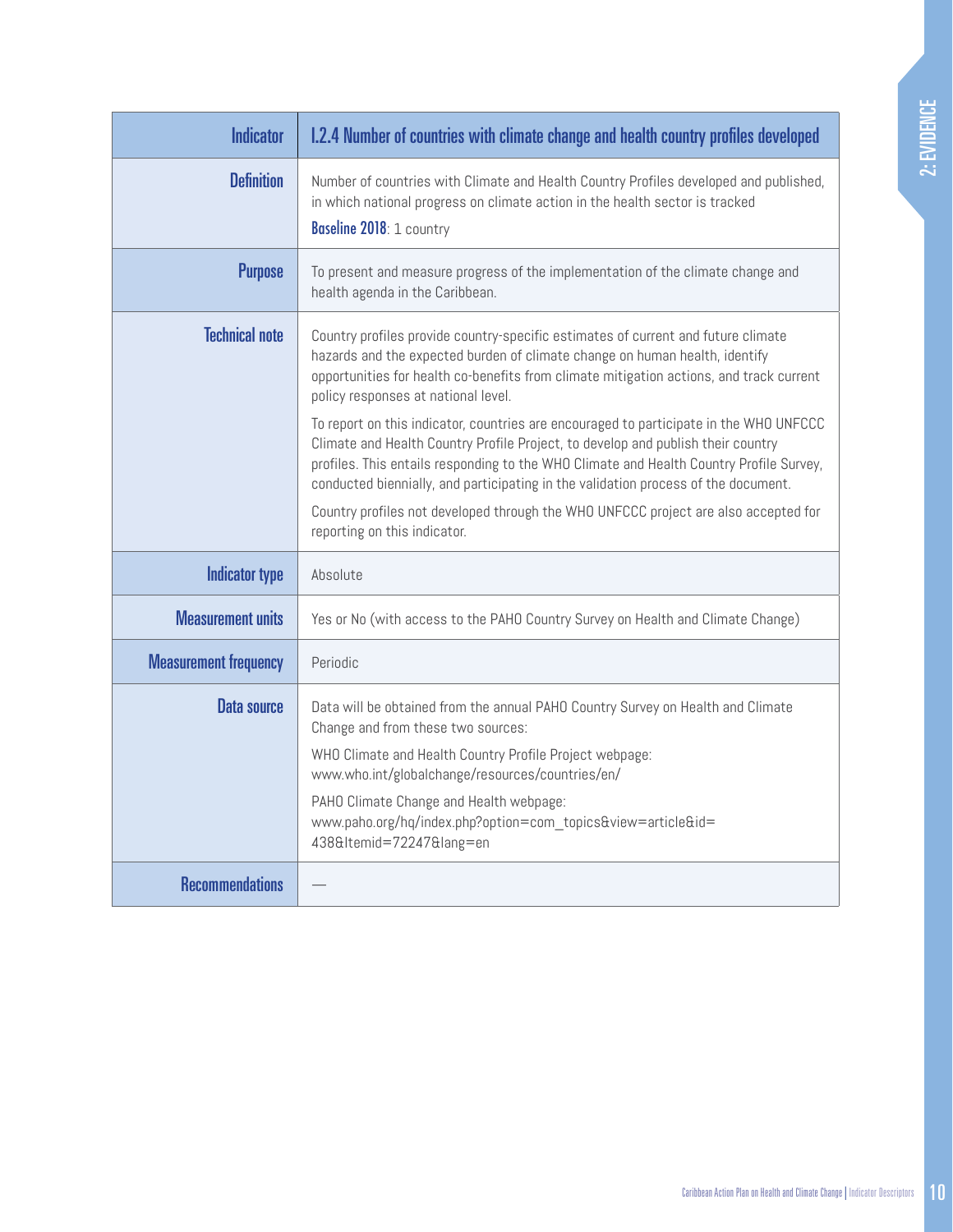<span id="page-15-0"></span>

| <b>Indicator</b>             | <b>I.2.5 Number of countries using the Caribbean Health Climatic Bulletin to guide</b><br>health operational decisions                                                                                                                                                                                                                                                                                                                                                                                                                                                                                                                                                                                                                                                                                                                                                                                          |
|------------------------------|-----------------------------------------------------------------------------------------------------------------------------------------------------------------------------------------------------------------------------------------------------------------------------------------------------------------------------------------------------------------------------------------------------------------------------------------------------------------------------------------------------------------------------------------------------------------------------------------------------------------------------------------------------------------------------------------------------------------------------------------------------------------------------------------------------------------------------------------------------------------------------------------------------------------|
| <b>Definition</b>            | Number of countries that use the information presented in the "Caribbean Health<br>Climatic Bulletin" by CARPHA, PAHO and CIMH to inform strategic and operational<br>decision-making<br>Baseline 2018: N/A                                                                                                                                                                                                                                                                                                                                                                                                                                                                                                                                                                                                                                                                                                     |
| <b>Purpose</b>               | To measure progress towards the use of evidence for decision-making.                                                                                                                                                                                                                                                                                                                                                                                                                                                                                                                                                                                                                                                                                                                                                                                                                                            |
| <b>Technical note</b>        | The Caribbean Health Climatic Bulletin is a climate-smart tool developed and<br>disseminated by the Caribbean Public Health Agency (CARPHA), the Pan American<br>Health Organization (PAHO) and the Caribbean Institute for Meteorology and Hydrology<br>(CIMH) to help the health sector to manage climate risk related to forecasted climate<br>and its impacts in key areas including respiratory and gastrointestinal illnesses,<br>noncommunicable and vector-borne diseases, physical injury or death, and well-being<br>and mental health.<br>The bulletin:<br>offers insights on the typical climate conditions of the upcoming season or<br>$\bullet$<br>forecast period;<br>provides an outlook for the upcoming quarter in the Caribbean, and offers key<br>$\bullet$<br>climate messages for that period; and<br>advises on the health implications arising from this seasonal climate information. |
| <b>Indicator type</b>        | Absolute                                                                                                                                                                                                                                                                                                                                                                                                                                                                                                                                                                                                                                                                                                                                                                                                                                                                                                        |
| <b>Measurement units</b>     | Yes or No (with access to the PAHO Country Survey on Health and Climate Change)                                                                                                                                                                                                                                                                                                                                                                                                                                                                                                                                                                                                                                                                                                                                                                                                                                 |
| <b>Measurement frequency</b> | Annual                                                                                                                                                                                                                                                                                                                                                                                                                                                                                                                                                                                                                                                                                                                                                                                                                                                                                                          |
| <b>Data source</b>           | Data will be obtained from the annual PAHO Country Survey on Health and<br>Climate Change                                                                                                                                                                                                                                                                                                                                                                                                                                                                                                                                                                                                                                                                                                                                                                                                                       |
| <b>Recommendations</b>       | For more information: https://rcc.cimh.edu.bb/caribbean-health-climatic-bulletin/                                                                                                                                                                                                                                                                                                                                                                                                                                                                                                                                                                                                                                                                                                                                                                                                                               |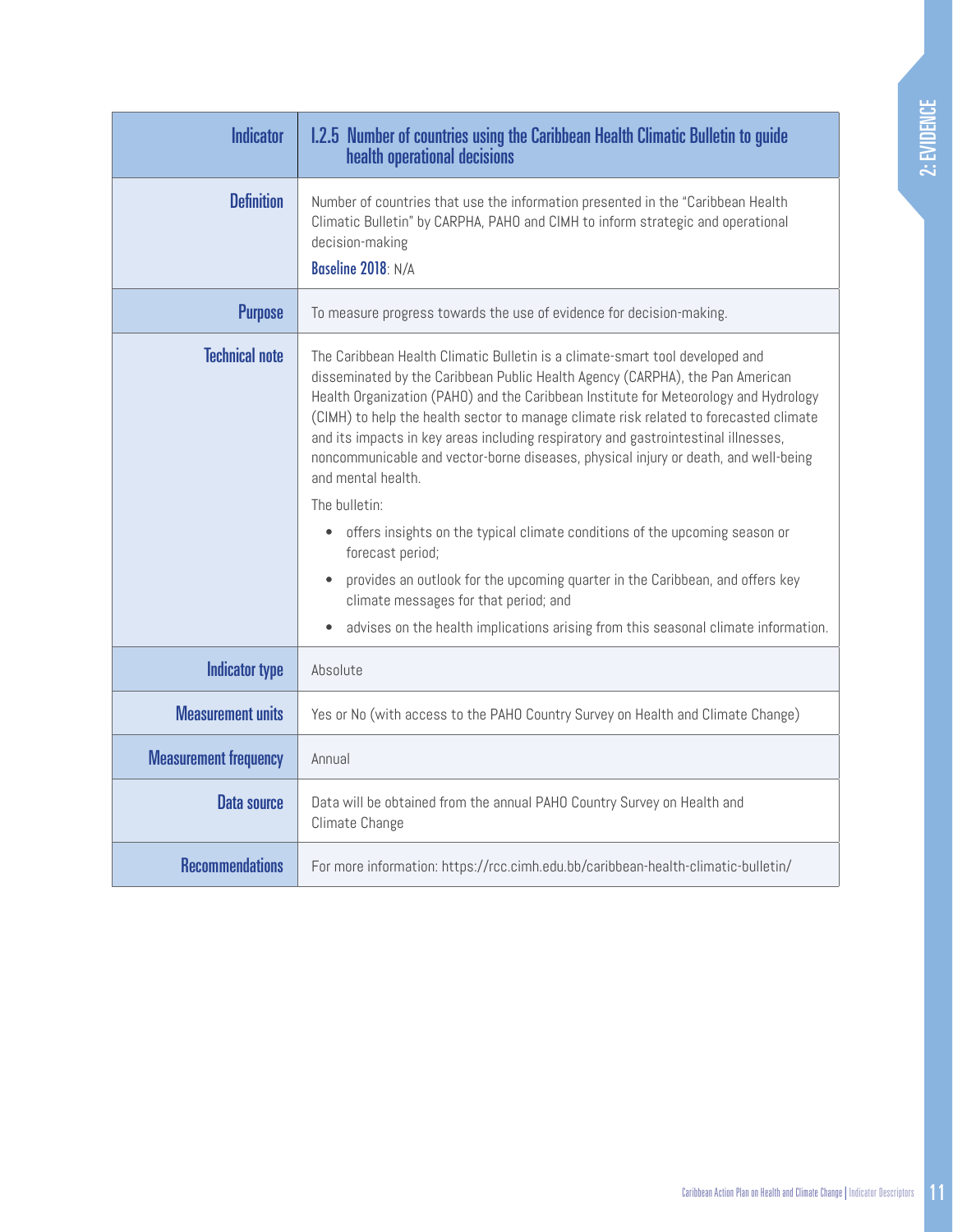<span id="page-16-0"></span>

| <b>Indicator</b>             | 1.2.6 Number of countries using tools to measure the health co-benefits of<br>mitigation actions                                                                                                                                                                                                                                                                                                                                                                                                                                                                                                                                                                                                                                                                                                                                                                                                                                                                                                                                                                                                                                                                                                                                                                                                                                                                                                                                                                                               |
|------------------------------|------------------------------------------------------------------------------------------------------------------------------------------------------------------------------------------------------------------------------------------------------------------------------------------------------------------------------------------------------------------------------------------------------------------------------------------------------------------------------------------------------------------------------------------------------------------------------------------------------------------------------------------------------------------------------------------------------------------------------------------------------------------------------------------------------------------------------------------------------------------------------------------------------------------------------------------------------------------------------------------------------------------------------------------------------------------------------------------------------------------------------------------------------------------------------------------------------------------------------------------------------------------------------------------------------------------------------------------------------------------------------------------------------------------------------------------------------------------------------------------------|
| <b>Definition</b>            | Number of countries applying tools to investigate the health co-benefits resulting from<br>mitigation measures undertaken by other sectors, such as transportation, energy,<br>agriculture, water and sanitation, and environment<br>Baseline 2018: N/A                                                                                                                                                                                                                                                                                                                                                                                                                                                                                                                                                                                                                                                                                                                                                                                                                                                                                                                                                                                                                                                                                                                                                                                                                                        |
| <b>Purpose</b>               | To assess the impact of mitigation actions by other sectors on health.                                                                                                                                                                                                                                                                                                                                                                                                                                                                                                                                                                                                                                                                                                                                                                                                                                                                                                                                                                                                                                                                                                                                                                                                                                                                                                                                                                                                                         |
| <b>Technical note</b>        | The term health co-benefits refers to health outcomes of mitigation actions other than<br>their primary outcome. Examples of positive health impacts that may not be the primary<br>outcome of a climate change mitigation action by a health-determining sector include<br>actions aimed at prioritizing active transport and rapid transit systems, which provide<br>ancillary benefits to health such as improved air quality, promotion of physical activity,<br>and reduced noise stress.<br>For purposes of reporting on this indicator, stakeholders are encouraged to apply at<br>least one WHO tool; however, other relevant tools will be accepted. WHO tools that<br>measure the health co-benefits of mitigation actions include the following:<br>Health Economic Assessment Tool (HEAT) for walking or cycling;<br>٠<br>GreenUr, which assesses the impact of urban green spaces on health exposure;<br>٠<br>Integrated Transport and Health Impact Modelling Tool (ITHIM), which performs<br>$\bullet$<br>integrated urban national-level assessments of the health impacts of transport<br>scenarios and policies, including changes in physical activity, road traffic injury<br>risk, and exposure to fine particulate matter; and<br>Integrated Sustainable Transport and Health Assessment Tool (iSThAT),<br>which calculates air pollution emissions from the existing mix of bus, car, and<br>motorcycle traffic and determines the health and economic impacts deriving |
| Indicator type               | from changes in these emissions over time.<br>Absolute                                                                                                                                                                                                                                                                                                                                                                                                                                                                                                                                                                                                                                                                                                                                                                                                                                                                                                                                                                                                                                                                                                                                                                                                                                                                                                                                                                                                                                         |
| <b>Measurement units</b>     | Yes or No (with access to the PAHO Country Survey on Health and Climate Change)                                                                                                                                                                                                                                                                                                                                                                                                                                                                                                                                                                                                                                                                                                                                                                                                                                                                                                                                                                                                                                                                                                                                                                                                                                                                                                                                                                                                                |
| <b>Measurement frequency</b> | Annual                                                                                                                                                                                                                                                                                                                                                                                                                                                                                                                                                                                                                                                                                                                                                                                                                                                                                                                                                                                                                                                                                                                                                                                                                                                                                                                                                                                                                                                                                         |
| Data source                  | Data will be obtained from the annual PAHO Country Survey on Health and<br>Climate Change                                                                                                                                                                                                                                                                                                                                                                                                                                                                                                                                                                                                                                                                                                                                                                                                                                                                                                                                                                                                                                                                                                                                                                                                                                                                                                                                                                                                      |
| <b>Recommendations</b>       | For more information: www.who.int/sustainable-development/urban/guidance-tools/en/                                                                                                                                                                                                                                                                                                                                                                                                                                                                                                                                                                                                                                                                                                                                                                                                                                                                                                                                                                                                                                                                                                                                                                                                                                                                                                                                                                                                             |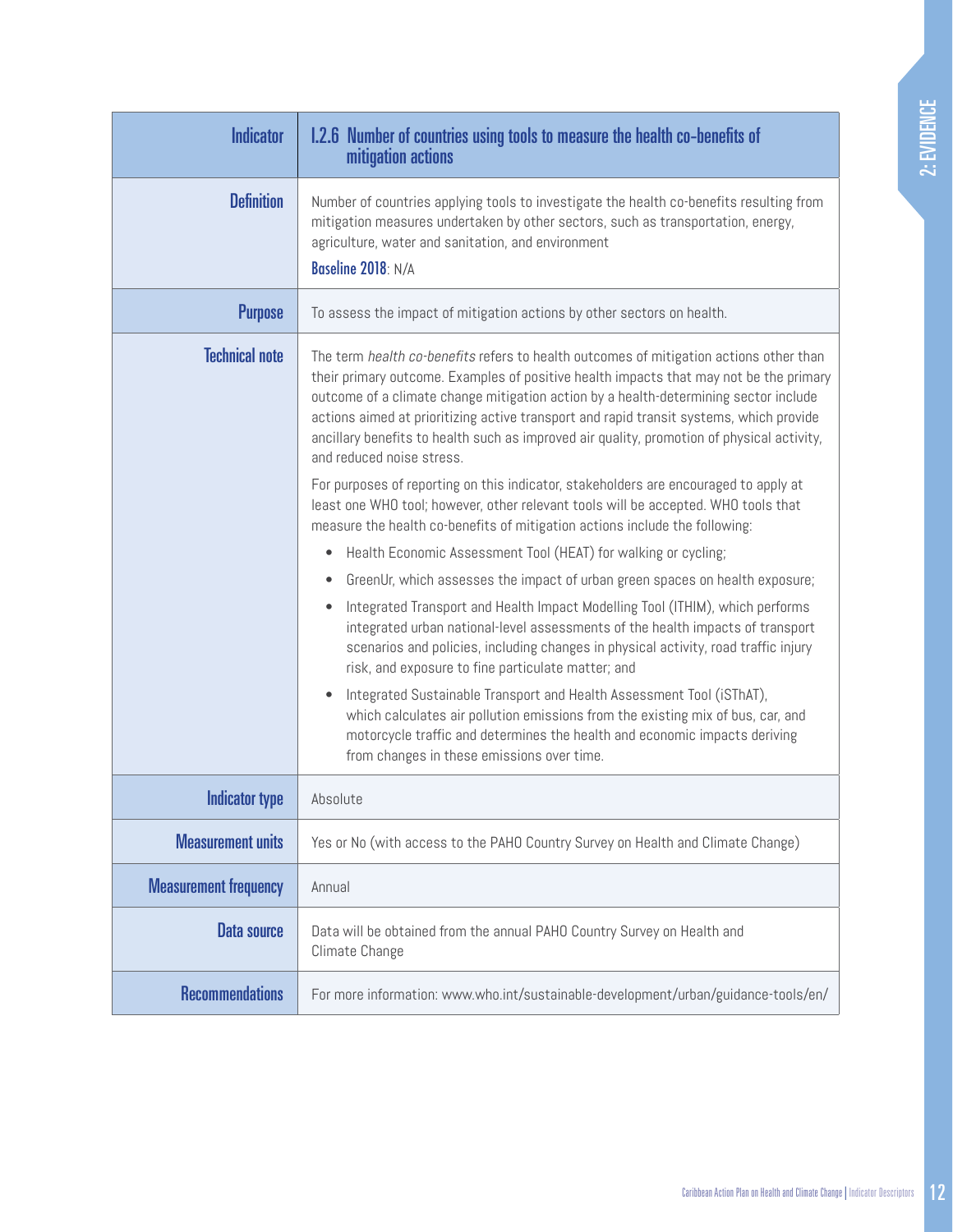<span id="page-17-0"></span>

| <b>Indicator</b>             | <b>I.2.7 Number of countries implementing public health campaigns on climate</b><br>change and health                                                                                                                                                                                                                                                                                                                                                                                                                                                           |
|------------------------------|-----------------------------------------------------------------------------------------------------------------------------------------------------------------------------------------------------------------------------------------------------------------------------------------------------------------------------------------------------------------------------------------------------------------------------------------------------------------------------------------------------------------------------------------------------------------|
| <b>Definition</b>            | Number of countries implementing public health campaigns on climate change and<br>health aiming to increase the general public's understanding about the effects of<br>climate change on health, and the related services and support available to maintain<br>or improve health<br>Baseline 2018: N/A                                                                                                                                                                                                                                                          |
| <b>Purpose</b>               | To measure progress towards improved communication on climate change and<br>health issues.                                                                                                                                                                                                                                                                                                                                                                                                                                                                      |
| <b>Technical note</b>        | The choice of health communication strategies and the number of public health<br>campaigns to be implemented is at the discretion of PAHO Member States. To report<br>on this indicator, at least one national public health campaign on climate change and<br>health (per year) should be implemented.<br>The campaign should be aimed at the general public and contain information on the<br>effects of climate change on health, measures to protect health, and related public<br>health services and support available to maintain and/or improve health. |
| <b>Indicator type</b>        | Absolute                                                                                                                                                                                                                                                                                                                                                                                                                                                                                                                                                        |
| <b>Measurement units</b>     | Yes or No (with access to the PAHO Country Survey on Health and Climate Change)                                                                                                                                                                                                                                                                                                                                                                                                                                                                                 |
| <b>Measurement frequency</b> | Annual                                                                                                                                                                                                                                                                                                                                                                                                                                                                                                                                                          |
| Data source                  | Data will be obtained from the annual PAHO Country Survey on Health and<br>Climate Change                                                                                                                                                                                                                                                                                                                                                                                                                                                                       |
| <b>Recommendations</b>       |                                                                                                                                                                                                                                                                                                                                                                                                                                                                                                                                                                 |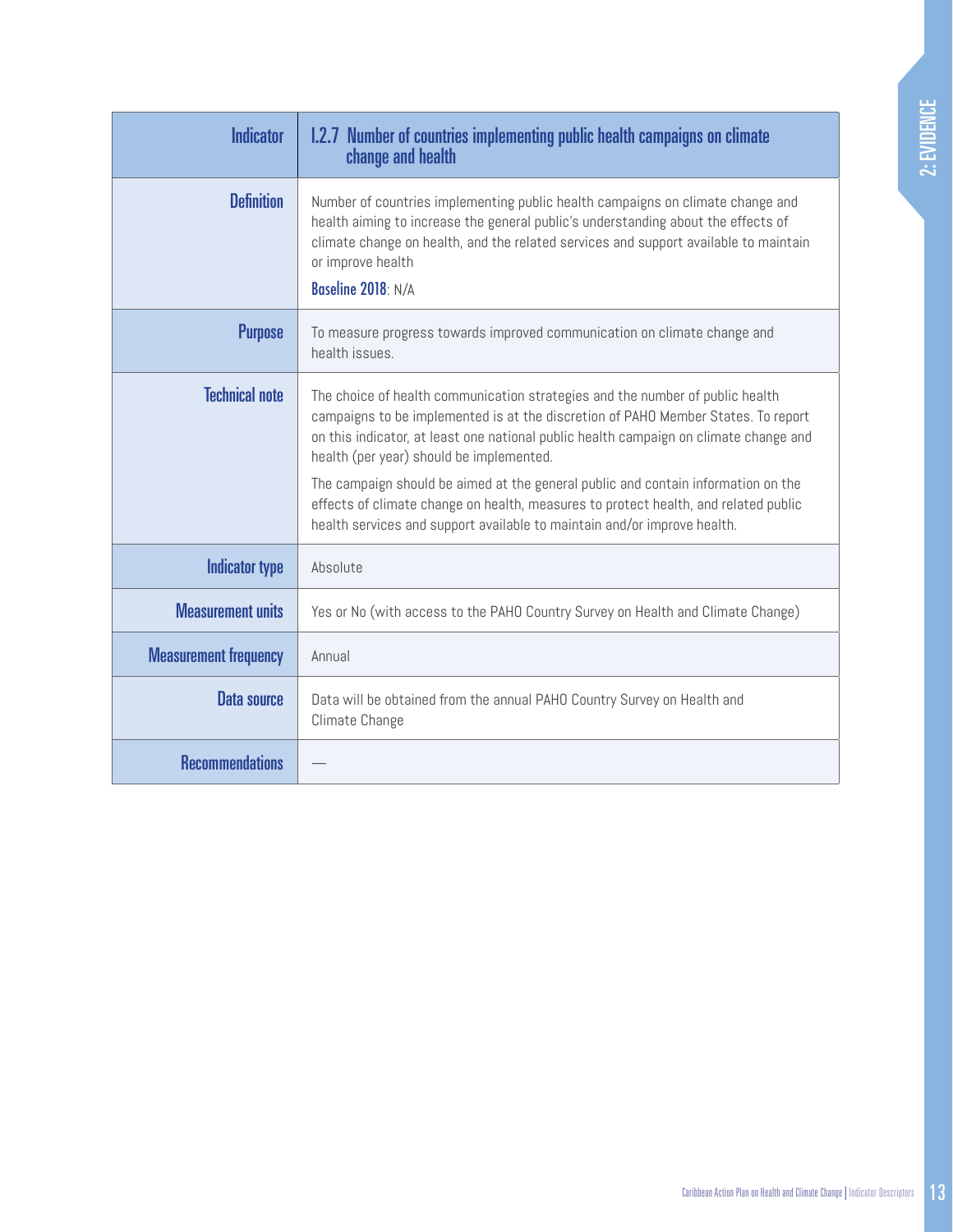# <span id="page-18-0"></span>STRATEGIC LINE OF ACTION 3: IMPLEMENTATION 3: IMPLEMENTATION

| <b>Indicator</b>             | 1.3.1 Number of countries using multi-hazard early warning systems for extreme<br>weather and climate events                                                                                                                                                                                                                                                                                                                                                                                                                                                                                                                                                                                                                                                                                                                                                                                                                                                                                                                                                                                                                                                                                                                              |
|------------------------------|-------------------------------------------------------------------------------------------------------------------------------------------------------------------------------------------------------------------------------------------------------------------------------------------------------------------------------------------------------------------------------------------------------------------------------------------------------------------------------------------------------------------------------------------------------------------------------------------------------------------------------------------------------------------------------------------------------------------------------------------------------------------------------------------------------------------------------------------------------------------------------------------------------------------------------------------------------------------------------------------------------------------------------------------------------------------------------------------------------------------------------------------------------------------------------------------------------------------------------------------|
| <b>Definition</b>            | Number of countries that have an early warning system implemented and functional,<br>which includes meteorological information (e.g. short-term weather information and<br>seasonal climate information), focusing on multiple hazards<br>Baseline 2018: N/A                                                                                                                                                                                                                                                                                                                                                                                                                                                                                                                                                                                                                                                                                                                                                                                                                                                                                                                                                                              |
| <b>Purpose</b>               | To map the use of multi-hazard early warning systems for extreme weather and climate<br>events, and climate-sensitive diseases and conditions.                                                                                                                                                                                                                                                                                                                                                                                                                                                                                                                                                                                                                                                                                                                                                                                                                                                                                                                                                                                                                                                                                            |
| <b>Technical note</b>        | United Nations definitions: www.unisdr.org/we/inform/terminology<br><b>Early warning system:</b> An integrated system of hazard monitoring, forecasting and<br>prediction, disaster risk assessment, communication and preparedness activities,<br>systems and processes that enables individuals, communities, governments,<br>businesses, and others to take timely action to reduce disaster risks in advance of<br>hazardous events.<br>Hazard: A process, phenomenon or human activity that may cause loss of life, injury or<br>other health impacts, property damage, social and economic disruption or environmental<br>degradation. Multi-hazard means (1) the selection of major multiple hazards that the<br>country faces, and (2) the specific contexts where hazardous events may occur<br>simultaneously, cascadingly or cumulatively over time, and taking into account the<br>potential interrelated effects.<br>Multi-hazard early warning systems may include (but are not limited to) the following<br>hazards: heat and cold waves; storms (e.g. hurricanes, monsoons and typhoons); fire<br>(e.g. forest fire); flooding; drought; air quality (e.g. particulate matter and ozone levels);<br>and sand/dust storms. |
| <b>Indicator type</b>        | Absolute                                                                                                                                                                                                                                                                                                                                                                                                                                                                                                                                                                                                                                                                                                                                                                                                                                                                                                                                                                                                                                                                                                                                                                                                                                  |
| <b>Measurement units</b>     | Yes or No (with access to the PAHO Country Survey on Health and Climate Change)                                                                                                                                                                                                                                                                                                                                                                                                                                                                                                                                                                                                                                                                                                                                                                                                                                                                                                                                                                                                                                                                                                                                                           |
| <b>Measurement frequency</b> | Annual                                                                                                                                                                                                                                                                                                                                                                                                                                                                                                                                                                                                                                                                                                                                                                                                                                                                                                                                                                                                                                                                                                                                                                                                                                    |
| <b>Data source</b>           | Data will be obtained from the annual PAHO Country Survey on Health and<br>Climate Change                                                                                                                                                                                                                                                                                                                                                                                                                                                                                                                                                                                                                                                                                                                                                                                                                                                                                                                                                                                                                                                                                                                                                 |
| <b>Recommendations</b>       | For more information:<br>www.preventionweb.net/files/50683_oiewgreportenglish.pdf<br>https://library.wmo.int/doc num.php?explnum id=4463                                                                                                                                                                                                                                                                                                                                                                                                                                                                                                                                                                                                                                                                                                                                                                                                                                                                                                                                                                                                                                                                                                  |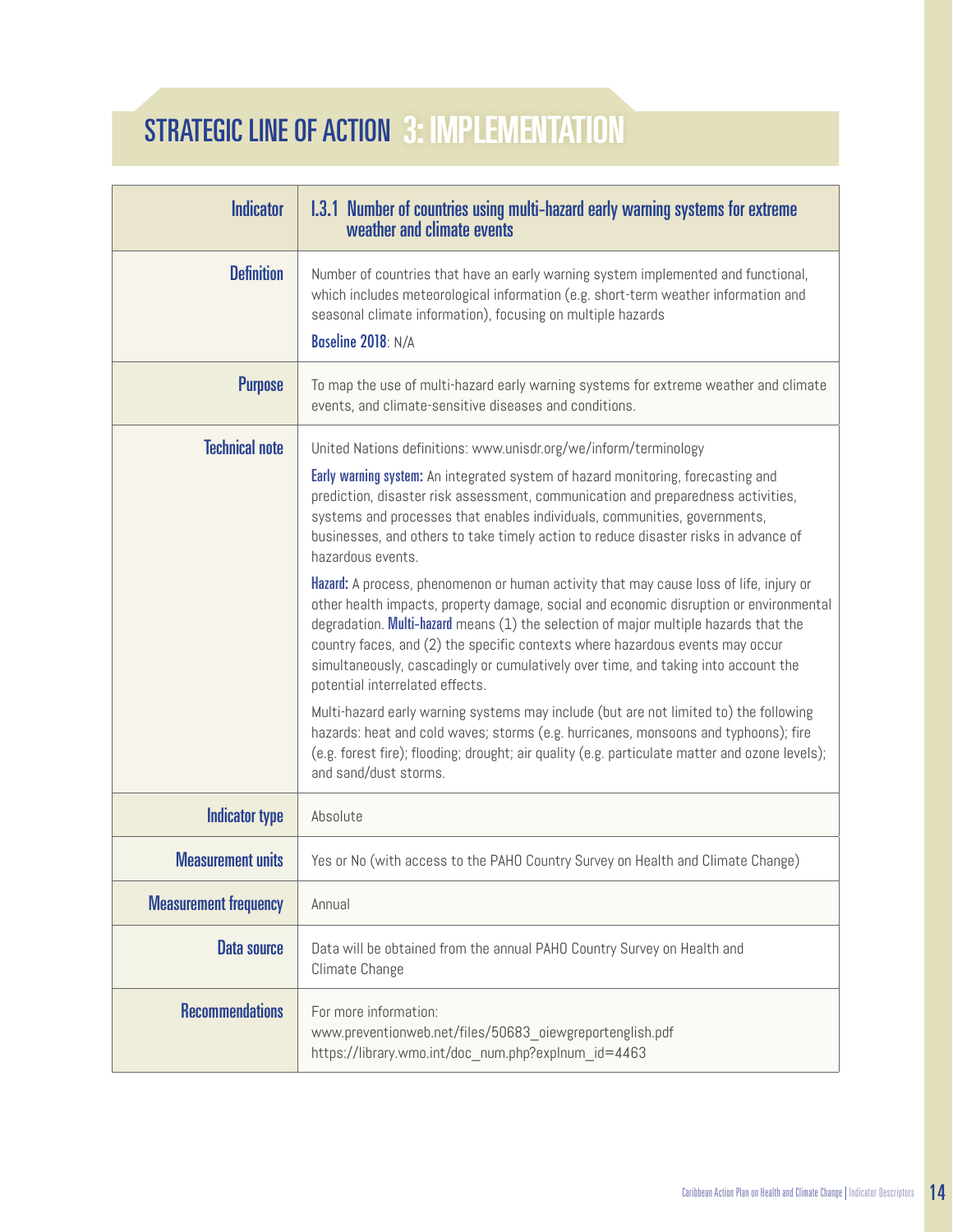<span id="page-19-0"></span>

| <b>Indicator</b>             | 1.3.2 Number of countries including climate variability and climate change<br>information in health and health-determining programs                                                                                                                                                                                                                                             |
|------------------------------|---------------------------------------------------------------------------------------------------------------------------------------------------------------------------------------------------------------------------------------------------------------------------------------------------------------------------------------------------------------------------------|
| <b>Definition</b>            | Number of countries including climate variability and climate change information within<br>public health practice in health and health-determining programs<br>Baseline 2018: N/A                                                                                                                                                                                               |
| <b>Purpose</b>               | To measure progress towards the inclusion of climate variability and climate change<br>in health and health-determining programs.                                                                                                                                                                                                                                               |
| <b>Technical note</b>        | To report on this indicator, climate variability and climate change trends and projections<br>are required to be integrated in at least two health programs.<br>Health and health-determining programs include vector-borne diseases, food and<br>nutrition safety and security, water and sanitation, air quality, disaster and emergency<br>management, and waste management. |
| <b>Indicator type</b>        | Absolute                                                                                                                                                                                                                                                                                                                                                                        |
| <b>Measurement units</b>     | Yes or No (with access to the PAHO Country Survey on Health and Climate Change)                                                                                                                                                                                                                                                                                                 |
| <b>Measurement frequency</b> | Annual                                                                                                                                                                                                                                                                                                                                                                          |
| <b>Data source</b>           | Data will be obtained from the annual PAHO Country Survey on Health and<br>Climate Change                                                                                                                                                                                                                                                                                       |
| <b>Recommendations</b>       |                                                                                                                                                                                                                                                                                                                                                                                 |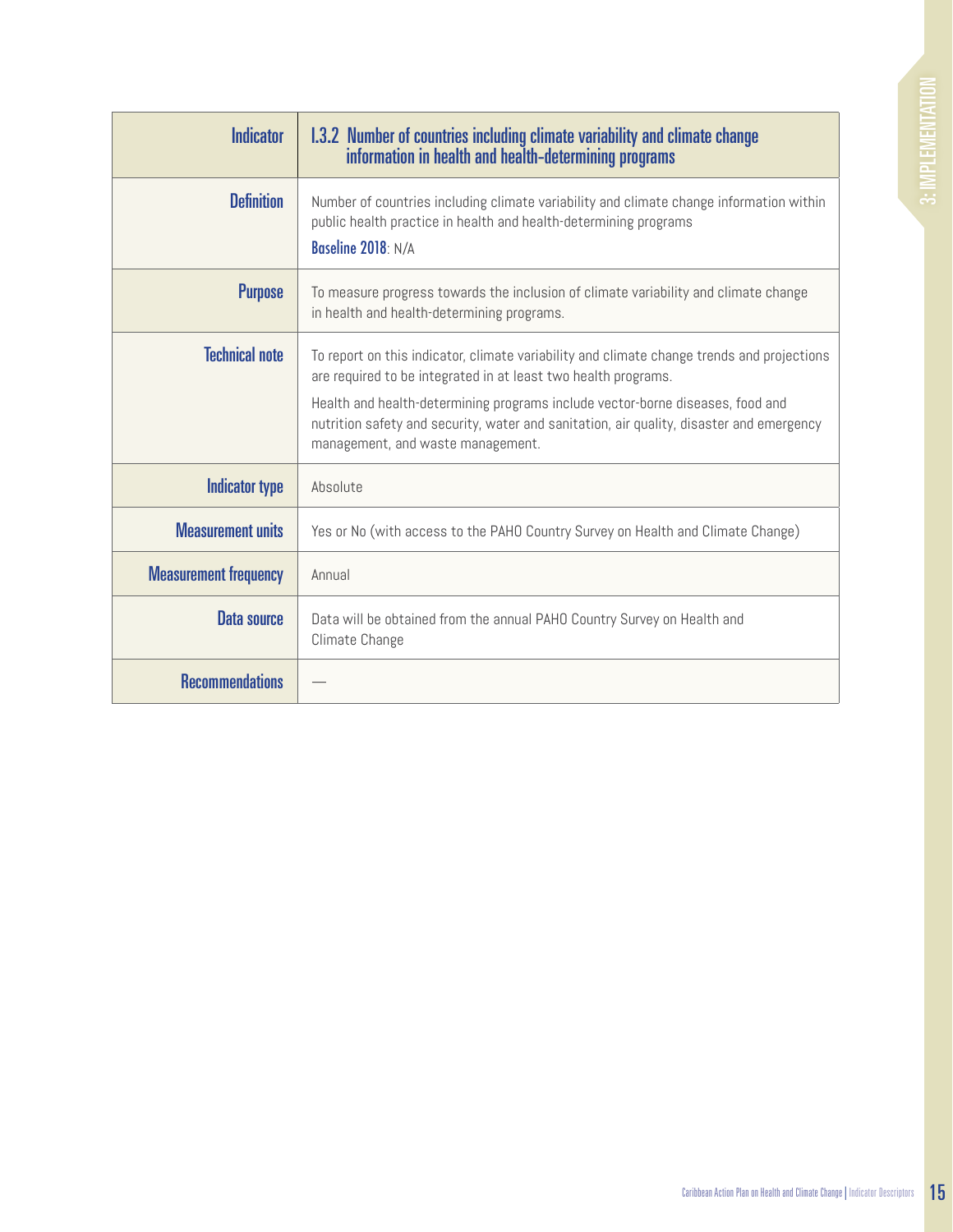<span id="page-20-0"></span>

| <b>Indicator</b>             | 1.3.3 Number of countries including climate variability and change indicators in<br>surveillance systems of climate-sensitive diseases and conditions                                                                                                                                                                                                                                                                                                                                                   |
|------------------------------|---------------------------------------------------------------------------------------------------------------------------------------------------------------------------------------------------------------------------------------------------------------------------------------------------------------------------------------------------------------------------------------------------------------------------------------------------------------------------------------------------------|
| <b>Definition</b>            | Number of countries including climate variability and change indicators/information in<br>surveillance systems of climate-sensitive diseases and conditions<br>Baseline 2017: 6 countries                                                                                                                                                                                                                                                                                                               |
| <b>Purpose</b>               | To assess progress towards the inclusion of climate variability and change in<br>surveillance systems for climate-sensitive diseases and conditions, and to identify<br>countries that have the information necessary to response to climate-sensitive health<br>risks.                                                                                                                                                                                                                                 |
| <b>Technical note</b>        | Surveillance refers to the compilation, analysis and continuous and systematic<br>interpretation of health-related data, essential for the planning, implementation, and<br>evaluation of public health practice. Surveillance systems address a need for specific<br>information, such as the incidence or prevalence of a disease, the association between<br>disease and a specific exposure, or the effectiveness of a public health intervention.<br>They inform and direct public health actions. |
|                              | Examples of climate-sensitive diseases and conditions include: mortality, injuries, and<br>mental health conditions related to weather-related disasters; environmental heat<br>or cold exposure; melanoma; water-, food-, and vector-borne diseases; respiratory<br>illnesses (e.g. asthma, allergy, acute respiratory infections, and chronic obstructive<br>pulmonary diseases); and protein/energy malnutrition.                                                                                    |
| <b>Indicator type</b>        | Absolute                                                                                                                                                                                                                                                                                                                                                                                                                                                                                                |
| <b>Measurement units</b>     | Yes or No (with access to the PAHO Country Survey on Health and Climate Change)                                                                                                                                                                                                                                                                                                                                                                                                                         |
| <b>Measurement frequency</b> | Annual                                                                                                                                                                                                                                                                                                                                                                                                                                                                                                  |
| <b>Data source</b>           | Data will be obtained from the annual PAHO Country Survey on Health and<br>Climate Change                                                                                                                                                                                                                                                                                                                                                                                                               |
| <b>Recommendations</b>       |                                                                                                                                                                                                                                                                                                                                                                                                                                                                                                         |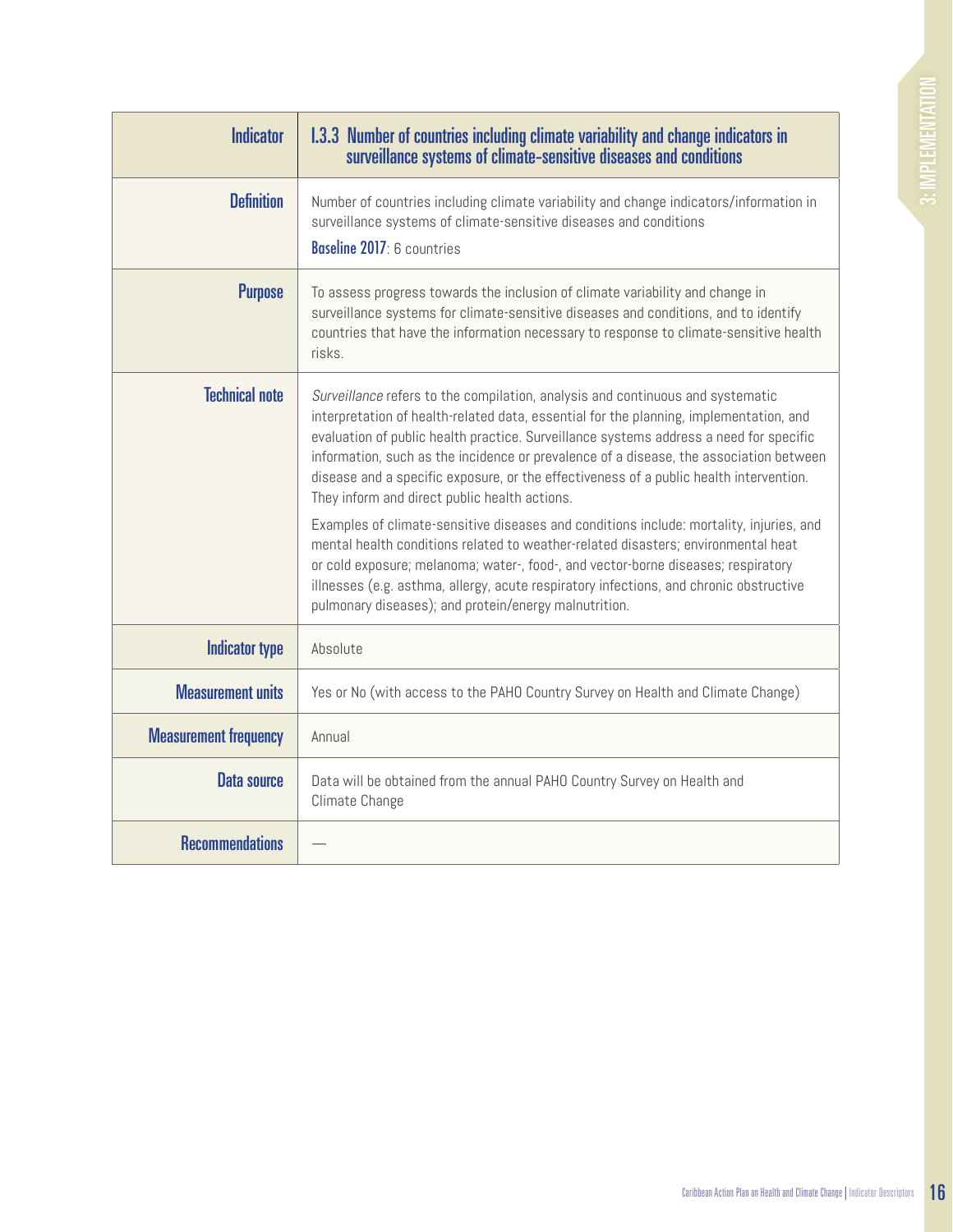<span id="page-21-0"></span>

| <b>Indicator</b>             | 1.3.4 Number of countries with plans and procedures for weather and<br>climate-related disaster preparedness, response, and recovery                                                                                                                                                                                                                                                                                                                                                                                                                                                                                                                                                                                                                                                                                                                                                                                                    |
|------------------------------|-----------------------------------------------------------------------------------------------------------------------------------------------------------------------------------------------------------------------------------------------------------------------------------------------------------------------------------------------------------------------------------------------------------------------------------------------------------------------------------------------------------------------------------------------------------------------------------------------------------------------------------------------------------------------------------------------------------------------------------------------------------------------------------------------------------------------------------------------------------------------------------------------------------------------------------------|
| <b>Definition</b>            | Number of countries with health sector-specific preparedness, response, and recovery<br>plans for weather and climate-related disasters completed and up to date, considering<br>climate change scenarios and their impact on disaster risk<br>Baseline 2018: N/A                                                                                                                                                                                                                                                                                                                                                                                                                                                                                                                                                                                                                                                                       |
| <b>Purpose</b>               | To measure progress towards the health sector capacity for preparedness, response,<br>and early recovery of weather and climate-related disasters.                                                                                                                                                                                                                                                                                                                                                                                                                                                                                                                                                                                                                                                                                                                                                                                      |
| <b>Technical note</b>        | The Sendai Framework for Disaster Risk Reduction 2015-2030 states the following:<br>"Disaster risk governance at the national, regional and global levels is of great<br>importance for an effective and efficient management of disaster risk. Clear vision,<br>plans, competence, guidance, and coordination within and across sectors, as<br>well as participation of relevant stakeholders, are needed. Strengthening disaster<br>risk governance for prevention, mitigation, preparedness, response, recovery and<br>rehabilitation is therefore necessary and fosters collaboration and partnership across<br>mechanisms and institutions for the implementation of instruments relevant to<br>disaster risk reduction and sustainable development".<br>To report on this indicator, the submission of the health sector preparedness, response,<br>and early recovery plan for weather and climate-related disaster is required. |
| <b>Indicator type</b>        | Absolute                                                                                                                                                                                                                                                                                                                                                                                                                                                                                                                                                                                                                                                                                                                                                                                                                                                                                                                                |
| <b>Measurement units</b>     | Yes or No (with access to the PAHO Country Survey on Health and Climate Change)                                                                                                                                                                                                                                                                                                                                                                                                                                                                                                                                                                                                                                                                                                                                                                                                                                                         |
| <b>Measurement frequency</b> | Annual                                                                                                                                                                                                                                                                                                                                                                                                                                                                                                                                                                                                                                                                                                                                                                                                                                                                                                                                  |
| <b>Data source</b>           | Data will be obtained from the annual PAHO Country Survey on Health and<br>Climate Change                                                                                                                                                                                                                                                                                                                                                                                                                                                                                                                                                                                                                                                                                                                                                                                                                                               |
| <b>Recommendations</b>       | For more information on disaster preparedness, response, and recovery, refer to: PAHO<br>Knowledge Center on Public Health and Disasters:<br>www.saludydesastres.info/index.php?lang=en<br>Sendai Framework for Disaster Risk Reduction:<br>www.unisdr.org/files/43291_sendaiframeworkfordrren.pdf                                                                                                                                                                                                                                                                                                                                                                                                                                                                                                                                                                                                                                      |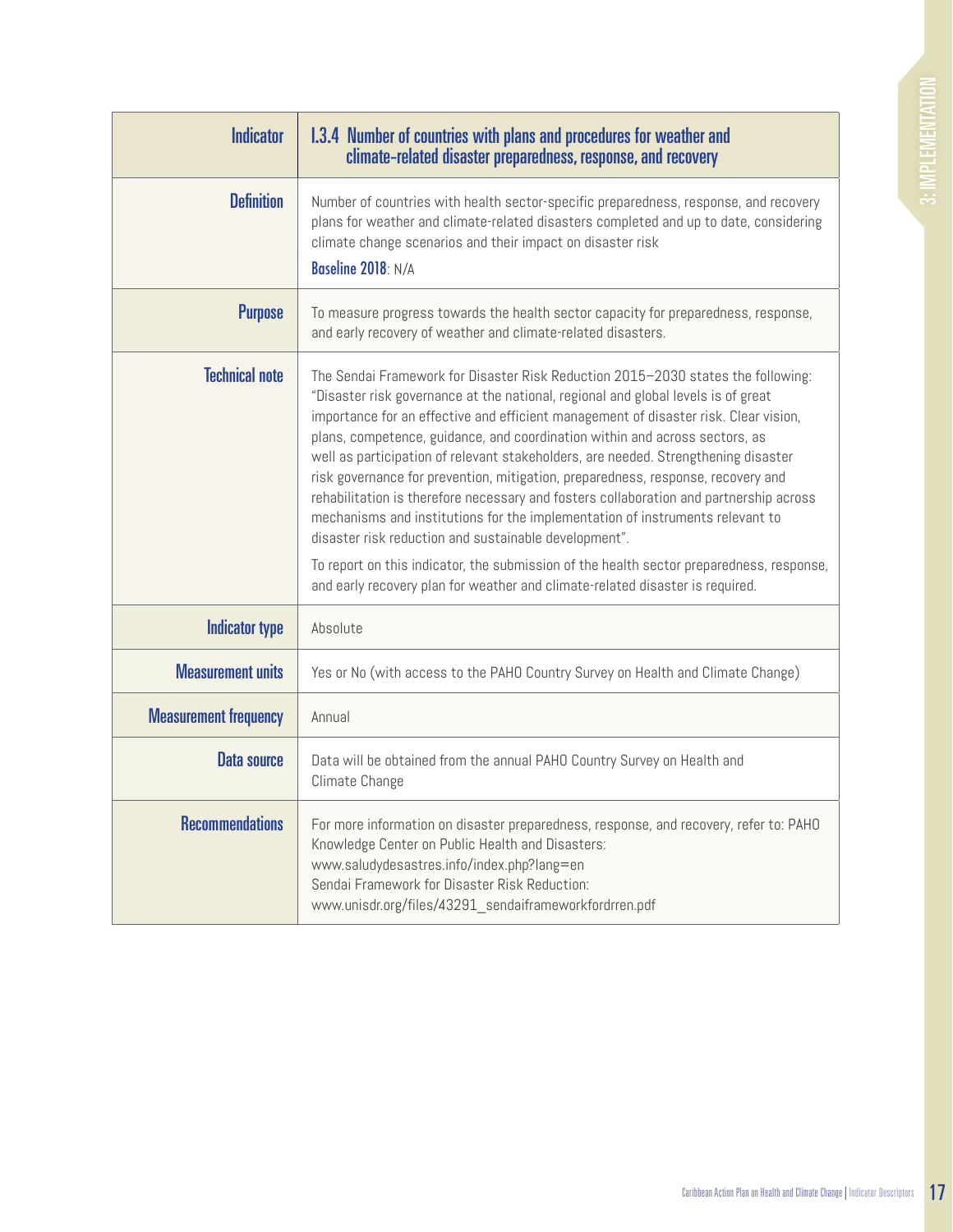<span id="page-22-0"></span>

| <b>Indicator</b>             | 1.3.5 Number of health care facilities meeting safety and green standards, according<br>to PAHO's Hospital Safety Index and Green Checklist                                                                                                                                                                                                                                                                                                                                                                                                                                                                                                                                                                                                                                                                                                                                                                                                                                                                                                                                                                                                                                                                                                                                                                                                                                                                                                                                                                                                                                                                                                                                                                                                                                                                                                                            |
|------------------------------|------------------------------------------------------------------------------------------------------------------------------------------------------------------------------------------------------------------------------------------------------------------------------------------------------------------------------------------------------------------------------------------------------------------------------------------------------------------------------------------------------------------------------------------------------------------------------------------------------------------------------------------------------------------------------------------------------------------------------------------------------------------------------------------------------------------------------------------------------------------------------------------------------------------------------------------------------------------------------------------------------------------------------------------------------------------------------------------------------------------------------------------------------------------------------------------------------------------------------------------------------------------------------------------------------------------------------------------------------------------------------------------------------------------------------------------------------------------------------------------------------------------------------------------------------------------------------------------------------------------------------------------------------------------------------------------------------------------------------------------------------------------------------------------------------------------------------------------------------------------------|
| <b>Definition</b>            | Number of health facilities meeting an "A" score on the PAHO Hospital Safety Index<br>and a minimum 70 percent on the Green Checklist that is part of the Smart Hospitals<br>Toolkit published by PAHO<br>Baseline 2018: N/A                                                                                                                                                                                                                                                                                                                                                                                                                                                                                                                                                                                                                                                                                                                                                                                                                                                                                                                                                                                                                                                                                                                                                                                                                                                                                                                                                                                                                                                                                                                                                                                                                                           |
| <b>Purpose</b>               | To measure progress towards the greening and improvement of climate resilience of<br>health facilities to the impacts of climate and weather events in the Caribbean.                                                                                                                                                                                                                                                                                                                                                                                                                                                                                                                                                                                                                                                                                                                                                                                                                                                                                                                                                                                                                                                                                                                                                                                                                                                                                                                                                                                                                                                                                                                                                                                                                                                                                                  |
| <b>Technical note</b>        | The PAHO Hospital Safety Index provides a snapshot of the probability that a hospital<br>or health facility will continue to function in emergency situations, based on structural,<br>nonstructural and functional factors, including the environment and the health services<br>network to which it belongs. The hospital's safety index score provides countries<br>and decision-makers an overview of its ability to respond to major emergencies and<br>disasters, and it allows health care facilities' level of safety to be monitored over time.<br>Although the Hospital Safety Index does not replace detailed vulnerability studies, it is<br>an important first step towards prioritizing a country's investments in hospital safety.<br>The Green Checklist identifies areas that can conserve resources, cut costs, increase<br>efficiency in operations and reduce a hospital's carbon emissions.<br>See the Smart Hospitals Toolkit for more information on the application of the Hospital<br>Safety Index and Green Checklist:<br>www.paho.org/disasters/index.php?option=com_docman&view=download&category_<br>slug=smart-hospitals-toolkit&alias=2495-smart-hospitals-toolkit-2017-<br>5&Itemid=1179⟨=en<br>Additional sources:<br>PAHO Smart Hospitals webpage:<br>https://www.paho.org/disasters/index.php?option=com_content&view=<br>article&id=3 50:safe-hospitals-new-page&Itemid=1292⟨=en<br>Green Checklist:<br>www.paho.org/disasters/index.php?option=com_docman&view=download&category_<br>slug=smart-hospitals-toolkit&alias=2489-green-checklist-2017-version-<br>9&Itemid=1179⟨=en<br>Field Guide for Application of the Green Checklist:<br>www.paho.org/disasters/index.php?option=com_docman&view=download&category_<br>slug=smart-hospitals-toolkit&alias=2490-field-guide-for-application-green-checklist-<br>0&Itemid=1179⟨=en |
| <b>Indicator type</b>        | Absolute                                                                                                                                                                                                                                                                                                                                                                                                                                                                                                                                                                                                                                                                                                                                                                                                                                                                                                                                                                                                                                                                                                                                                                                                                                                                                                                                                                                                                                                                                                                                                                                                                                                                                                                                                                                                                                                               |
| <b>Measurement units</b>     | Number of health care facilities, per country                                                                                                                                                                                                                                                                                                                                                                                                                                                                                                                                                                                                                                                                                                                                                                                                                                                                                                                                                                                                                                                                                                                                                                                                                                                                                                                                                                                                                                                                                                                                                                                                                                                                                                                                                                                                                          |
| <b>Measurement frequency</b> | Annual                                                                                                                                                                                                                                                                                                                                                                                                                                                                                                                                                                                                                                                                                                                                                                                                                                                                                                                                                                                                                                                                                                                                                                                                                                                                                                                                                                                                                                                                                                                                                                                                                                                                                                                                                                                                                                                                 |
| Data source                  | Data will be obtained from the annual PAHO Country Survey on Health and<br>Climate Change                                                                                                                                                                                                                                                                                                                                                                                                                                                                                                                                                                                                                                                                                                                                                                                                                                                                                                                                                                                                                                                                                                                                                                                                                                                                                                                                                                                                                                                                                                                                                                                                                                                                                                                                                                              |
| <b>Recommendations</b>       |                                                                                                                                                                                                                                                                                                                                                                                                                                                                                                                                                                                                                                                                                                                                                                                                                                                                                                                                                                                                                                                                                                                                                                                                                                                                                                                                                                                                                                                                                                                                                                                                                                                                                                                                                                                                                                                                        |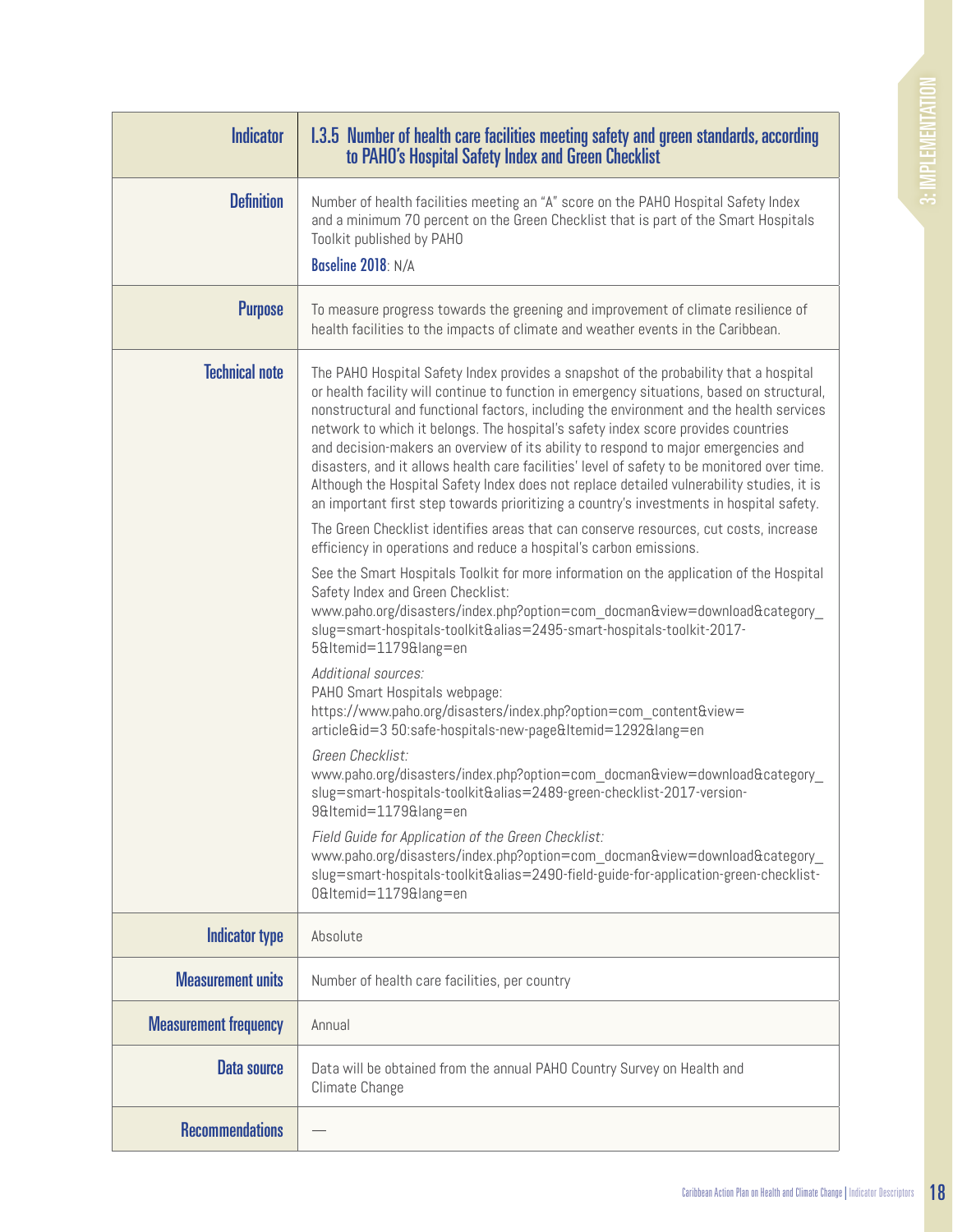<span id="page-23-0"></span>

| <b>Indicator</b>             | 1.3.6 Proportion of health care facilities implementing energy efficiency measures                                                                                                                                                                                                                                                                                                                                                                                                                                                                                                                                                                                                                                                                                                                                                                                                                                                                                                                                                                                                                                               |
|------------------------------|----------------------------------------------------------------------------------------------------------------------------------------------------------------------------------------------------------------------------------------------------------------------------------------------------------------------------------------------------------------------------------------------------------------------------------------------------------------------------------------------------------------------------------------------------------------------------------------------------------------------------------------------------------------------------------------------------------------------------------------------------------------------------------------------------------------------------------------------------------------------------------------------------------------------------------------------------------------------------------------------------------------------------------------------------------------------------------------------------------------------------------|
| <b>Definition</b>            | Proportion of health facilities with an energy conservation plan developed and efficiency<br>measures implemented to reduce their carbon footprint<br>Baseline 2018: N/A                                                                                                                                                                                                                                                                                                                                                                                                                                                                                                                                                                                                                                                                                                                                                                                                                                                                                                                                                         |
| <b>Purpose</b>               | To measure progress towards the improvement of climate resilience of health facilities<br>and the reduction of their carbon footprint.                                                                                                                                                                                                                                                                                                                                                                                                                                                                                                                                                                                                                                                                                                                                                                                                                                                                                                                                                                                           |
| <b>Technical note</b>        | The term energy efficiency measures refers to measures aimed at energy conservation,<br>the use of renewable energy sources, and the reduction of greenhouse gas emissions in<br>health care facilities.<br>To report on this indicator, a developed energy conservation plan and the<br>implementation of energy efficiency measures are required. The specific measures<br>to be implemented are at the discretion of PAHO Member States, but should include<br>one or more of the following:<br>use of appropriate low-carbon technology for care;<br>low-carbon building design and construction;<br>investment in renewable energy and energy efficiency;<br>replacement of incandescent light bulbs or other inefficient bulbs with<br>fluorescent or LED bulbs;<br>procurement policies for low-carbon supply chains;<br>efficient air-conditioning units;<br>use of clean renewable sources such as solar (e.g. photovoltaic systems)<br>and wind;<br>minimizing use of high greenhouse gas-emitting anaesthetic gases;<br>sustainable transport management; and<br>construction of green roofs and/or vertical gardens. |
| <b>Indicator type</b>        | Absolute                                                                                                                                                                                                                                                                                                                                                                                                                                                                                                                                                                                                                                                                                                                                                                                                                                                                                                                                                                                                                                                                                                                         |
| <b>Measurement units</b>     | Percentage                                                                                                                                                                                                                                                                                                                                                                                                                                                                                                                                                                                                                                                                                                                                                                                                                                                                                                                                                                                                                                                                                                                       |
|                              |                                                                                                                                                                                                                                                                                                                                                                                                                                                                                                                                                                                                                                                                                                                                                                                                                                                                                                                                                                                                                                                                                                                                  |
| <b>Measurement frequency</b> | Annual                                                                                                                                                                                                                                                                                                                                                                                                                                                                                                                                                                                                                                                                                                                                                                                                                                                                                                                                                                                                                                                                                                                           |
| Data source                  | Data will be obtained from the annual PAHO Country Survey on Health and<br>Climate Change                                                                                                                                                                                                                                                                                                                                                                                                                                                                                                                                                                                                                                                                                                                                                                                                                                                                                                                                                                                                                                        |
| <b>Recommendations</b>       | For more information, see the PAHO Smart Hospitals Toolkit for additional resources on<br>energy efficiency measures:<br>www.paho.org/disasters/index.php?option=com_docman&view=download&category_<br>slug=smart-hospitals-toolkit&alias=2495-smart-hospitals-toolkit-2017-<br>5&Itemid=1179⟨=en                                                                                                                                                                                                                                                                                                                                                                                                                                                                                                                                                                                                                                                                                                                                                                                                                                |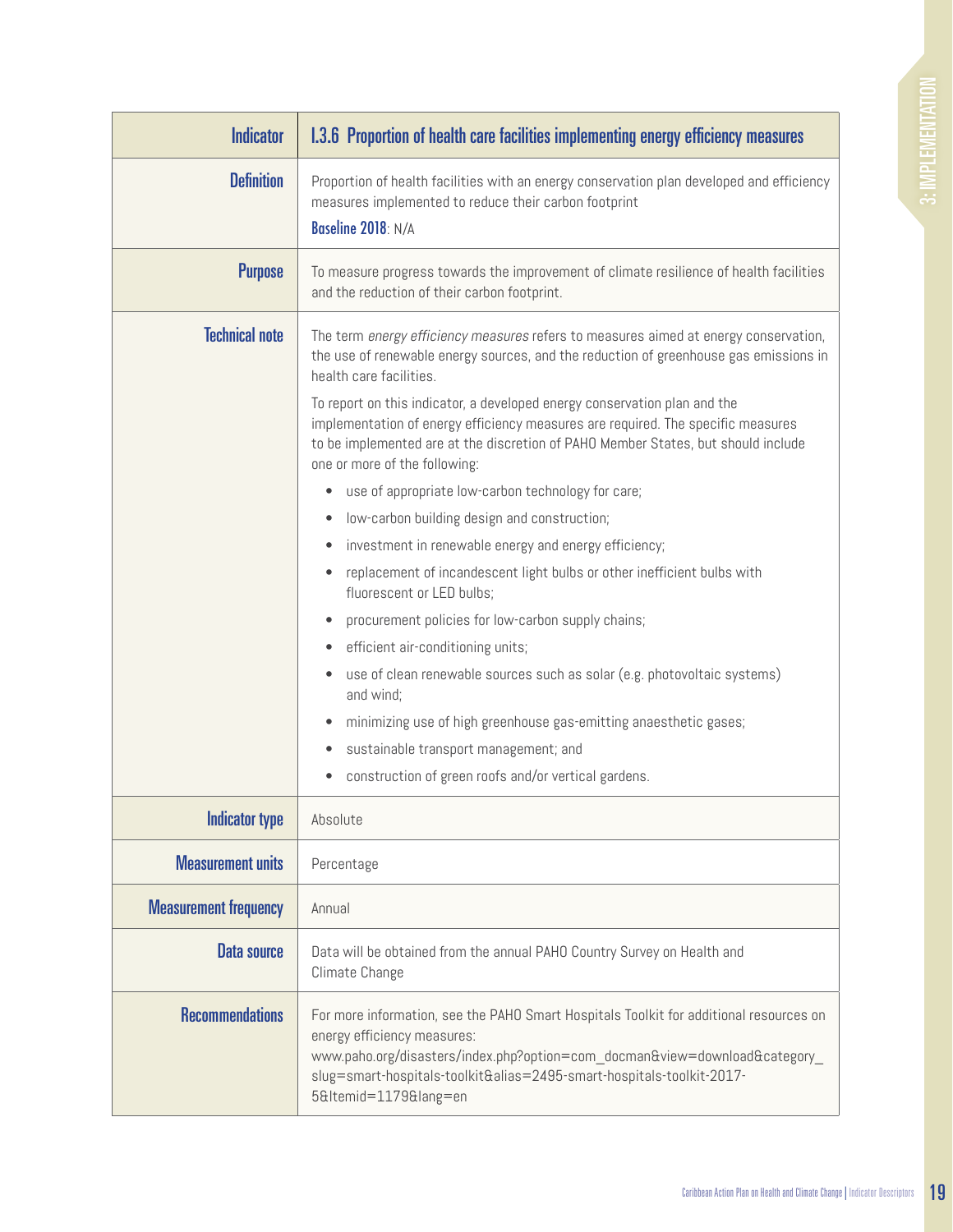<span id="page-24-0"></span>

| <b>Indicator</b>             | 1.3.7 Number of countries revising building codes to address climate change<br>impacts to infrastructure                                                                                                                                                                                                                                                                                                                                                                                                                                                                                                                                                                                                                                                                       |
|------------------------------|--------------------------------------------------------------------------------------------------------------------------------------------------------------------------------------------------------------------------------------------------------------------------------------------------------------------------------------------------------------------------------------------------------------------------------------------------------------------------------------------------------------------------------------------------------------------------------------------------------------------------------------------------------------------------------------------------------------------------------------------------------------------------------|
| <b>Definition</b>            | Number of countries that are in the process of or have revised building codes and<br>standards to enhance the climate resiliency of infrastructure to the impacts of<br>extreme weather climate events, including the incorporation of historic weather data<br>and climate projections into design parameters<br>Baseline 2018: 7 countries                                                                                                                                                                                                                                                                                                                                                                                                                                   |
|                              |                                                                                                                                                                                                                                                                                                                                                                                                                                                                                                                                                                                                                                                                                                                                                                                |
| <b>Purpose</b>               | To measure progress towards the resilience of infrastructure to the impacts of climate<br>change in the Caribbean.                                                                                                                                                                                                                                                                                                                                                                                                                                                                                                                                                                                                                                                             |
| <b>Technical note</b>        | The Sendai Framework for Disaster Risk Reduction 2015-2030 highlights the<br>importance of investing at national and local levels: "To encourage the revision of<br>existing or the development of new building codes and standards and rehabilitation<br>and reconstruction practices at the national or local levels, as appropriate, with the<br>aim of making them more applicable within the local context, particularly in informal<br>and marginal human settlements, and reinforce the capacity to implement, survey and<br>enforce such codes through an appropriate approach, with a view to fostering disaster-<br>resistant structures".<br>To report on this indicator, submission of revised building codes incorporating climate<br>considerations is required. |
| <b>Indicator type</b>        | Absolute                                                                                                                                                                                                                                                                                                                                                                                                                                                                                                                                                                                                                                                                                                                                                                       |
| <b>Measurement units</b>     | Yes or No (with access to the PAHO Country Survey on Health and Climate Change)                                                                                                                                                                                                                                                                                                                                                                                                                                                                                                                                                                                                                                                                                                |
| <b>Measurement frequency</b> | Annual                                                                                                                                                                                                                                                                                                                                                                                                                                                                                                                                                                                                                                                                                                                                                                         |
| <b>Data source</b>           | Data will be obtained from the annual PAHO Country Survey on Health and<br>Climate Change                                                                                                                                                                                                                                                                                                                                                                                                                                                                                                                                                                                                                                                                                      |
| <b>Recommendations</b>       |                                                                                                                                                                                                                                                                                                                                                                                                                                                                                                                                                                                                                                                                                                                                                                                |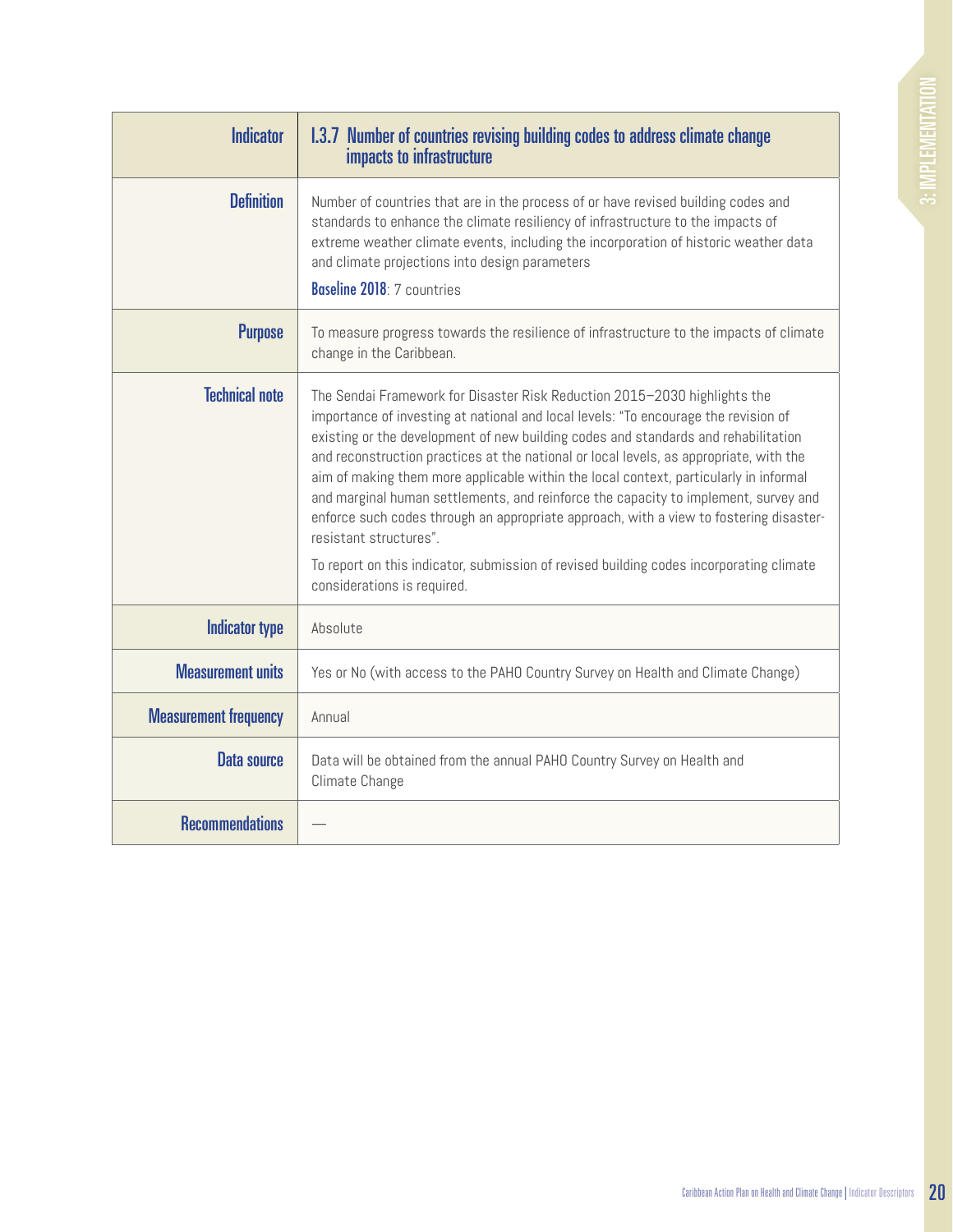# <span id="page-25-0"></span>STRATEGIC LINE OF ACTION 4: RESOURCES

| <b>Indicator</b>             | 1.4.1 Number of countries with personnel responsible for the management of<br>climate change funds and projects in the Ministry of Health                                                                       |
|------------------------------|-----------------------------------------------------------------------------------------------------------------------------------------------------------------------------------------------------------------|
| <b>Definition</b>            | Number of countries with a technical officer and/or team responsible for the<br>preparation, management, and implementation of climate change and health projects<br>Baseline 2018: N/A                         |
| <b>Purpose</b>               | To identify countries with technical capacity in the Ministry of Health for the<br>preparation, management, and implementation of climate change and health projects.                                           |
| <b>Technical note</b>        | To report on this indicator, provide the name(s) of the responsible technical staff<br>for the preparation, management, and implementation of climate change and health<br>projects, in the Ministry of Health. |
| Indicator type               | Absolute                                                                                                                                                                                                        |
| <b>Measurement units</b>     | Yes or No (with access to the PAHO Country Survey on Health and Climate Change)                                                                                                                                 |
| <b>Measurement frequency</b> | Annual                                                                                                                                                                                                          |
| Data source                  | Data will be obtained from the annual PAHO Country Survey on Health and<br>Climate Change                                                                                                                       |
| <b>Recommendations</b>       |                                                                                                                                                                                                                 |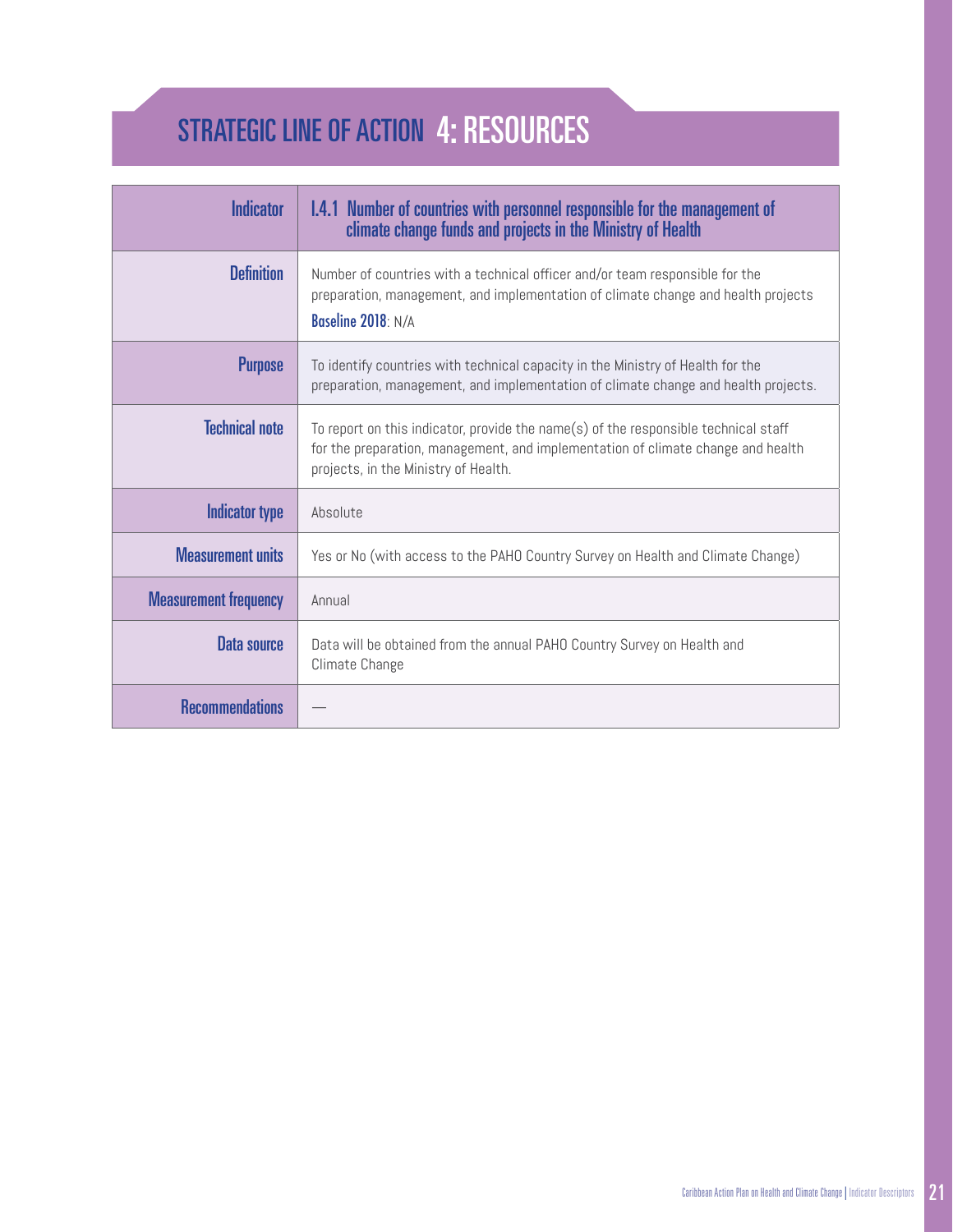<span id="page-26-0"></span>

| <b>Indicator</b>             | <b>I.4.2 Number of countries with projects approved on climate change and health</b><br>with funds from main international funding mechanisms on climate change<br>and development partners                                                                                                                                                                                                                                                                                                                                                                                                                                                                                                               |
|------------------------------|-----------------------------------------------------------------------------------------------------------------------------------------------------------------------------------------------------------------------------------------------------------------------------------------------------------------------------------------------------------------------------------------------------------------------------------------------------------------------------------------------------------------------------------------------------------------------------------------------------------------------------------------------------------------------------------------------------------|
| <b>Definition</b>            | Number of countries that are in the process of or have revised building codes and<br>standards to enhance the climate resiliency of infrastructure to the impacts of extreme<br>weather climate events, including the incorporation of historic weather data and<br>climate projections into design parameters<br>Baseline 2018: N/A                                                                                                                                                                                                                                                                                                                                                                      |
| <b>Purpose</b>               | To measure progress towards the increase in climate change funding by international<br>funding mechanisms on climate change.                                                                                                                                                                                                                                                                                                                                                                                                                                                                                                                                                                              |
| <b>Technical note</b>        | To report on this indicator, countries should have at least one project on climate change<br>and health approved between 2019 and 2023, with funds from main international<br>funding mechanisms on climate change and/or development partners.<br>Examples of international funding mechanisms on climate change and development<br>partners include:<br>Green Climate Fund<br>Global Environment Facility Adaptation Fund<br>Global Environment Facility Least Developed Countries Fund<br>Global Environment Facility Special Climate Change Fund<br>٠<br>Inter-American Development Bank<br>The World Bank Pilot Program for Climate Resilience<br>United States Agency for International Development |
| <b>Indicator type</b>        | Absolute                                                                                                                                                                                                                                                                                                                                                                                                                                                                                                                                                                                                                                                                                                  |
| <b>Measurement units</b>     | Yes or No (with access to the PAHO Country Survey on Health and Climate Change)                                                                                                                                                                                                                                                                                                                                                                                                                                                                                                                                                                                                                           |
| <b>Measurement frequency</b> | Annual                                                                                                                                                                                                                                                                                                                                                                                                                                                                                                                                                                                                                                                                                                    |
| Data source                  | Data will be obtained from the annual PAHO Country Survey on Health and<br>Climate Change                                                                                                                                                                                                                                                                                                                                                                                                                                                                                                                                                                                                                 |
| <b>Recommendations</b>       | Useful resources:<br>www.adaptation-fund.org/<br>www.thegef.org/topics/climate-change<br>www.unfccc.int/topics/climate-finance/resources/reports-of-the-special-climate-change-fund<br>www.worldbank.org/<br>www.iadb.org/en<br>www.usaid.gov/climate<br>www.climateinvestmentfunds.org                                                                                                                                                                                                                                                                                                                                                                                                                   |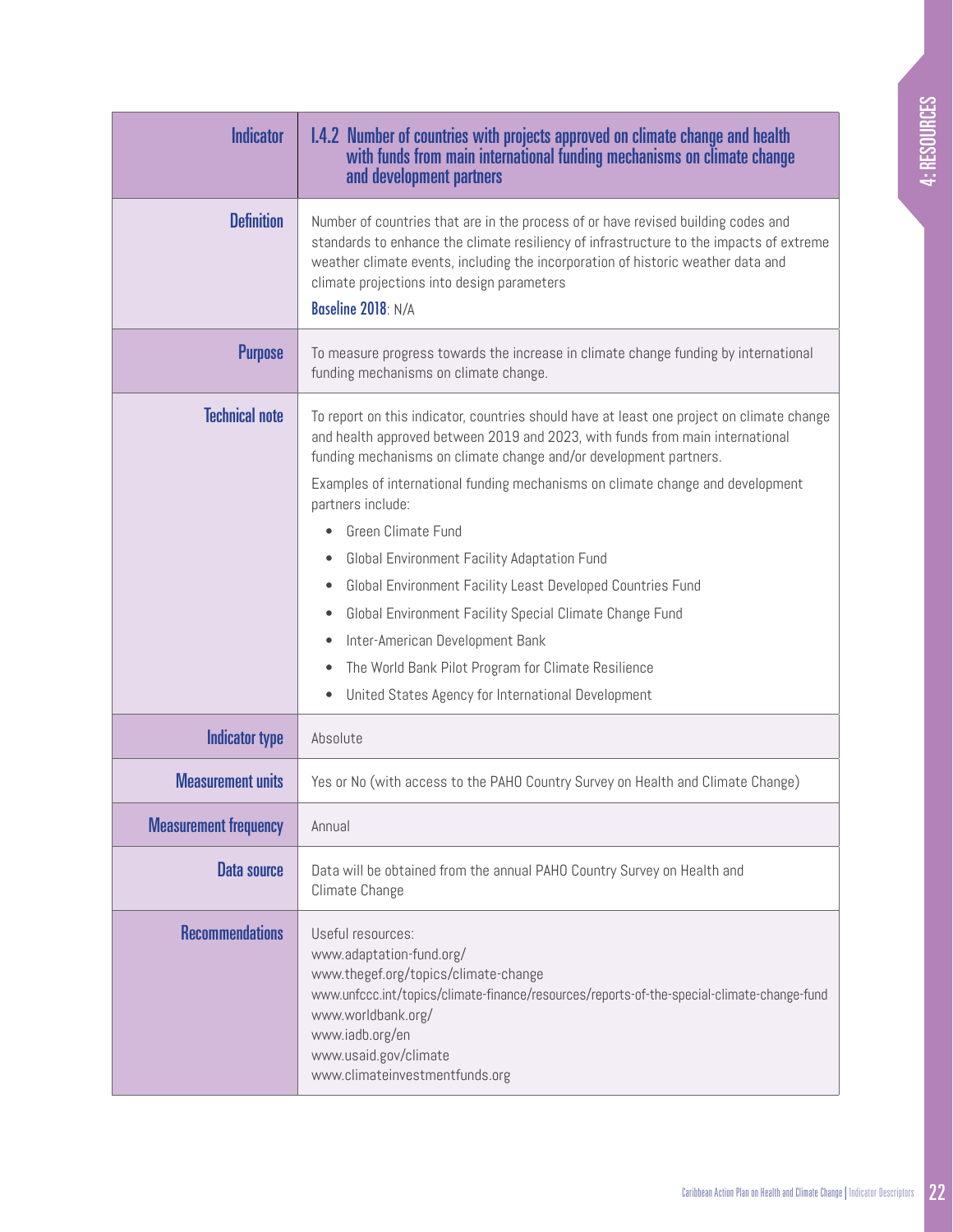<span id="page-27-0"></span>

| <b>Indicator</b>             | <b>I.4.3 Proportion of national budget allocated for climate change and health</b><br>personnel, programs, and actions                                                                                          |
|------------------------------|-----------------------------------------------------------------------------------------------------------------------------------------------------------------------------------------------------------------|
| <b>Definition</b>            | Percentage of Ministry of Health total budget allocated to climate change and health<br>personnel, programs, actions, and activities<br>Baseline 2018: N/A                                                      |
| <b>Purpose</b>               | To present the situation of fund allocation to climate change and health in Ministries<br>of Health, and to identify trends and countries with higher resource needs, aiming to<br>increase funding allocation. |
| <b>Technical note</b>        | To report on this indicator, the percentage of allocated national budget for climate<br>change and health personnel, programs, and actions should be provided.                                                  |
| Indicator type               | Proportion                                                                                                                                                                                                      |
| <b>Measurement units</b>     | Percentage                                                                                                                                                                                                      |
| <b>Measurement frequency</b> | Annual                                                                                                                                                                                                          |
| Data source                  | Data will be obtained from the annual PAHO Country Survey on Health and<br>Climate Change                                                                                                                       |
| <b>Recommendations</b>       |                                                                                                                                                                                                                 |